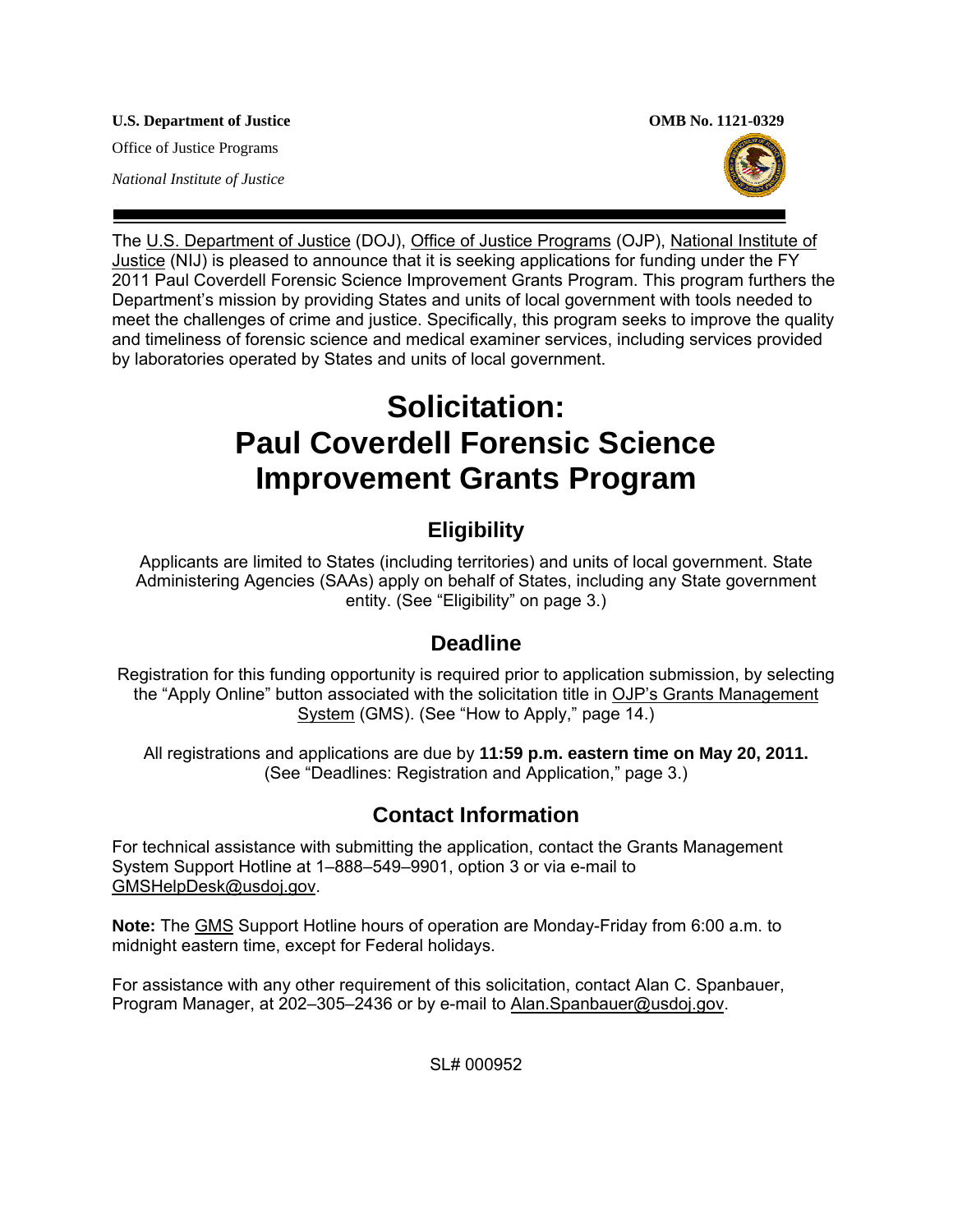# **CONTENTS**

| Information to Complete the Application for Federal Assistance, Standard Form (SF) |  |
|------------------------------------------------------------------------------------|--|
|                                                                                    |  |
|                                                                                    |  |
|                                                                                    |  |
|                                                                                    |  |
|                                                                                    |  |
|                                                                                    |  |
|                                                                                    |  |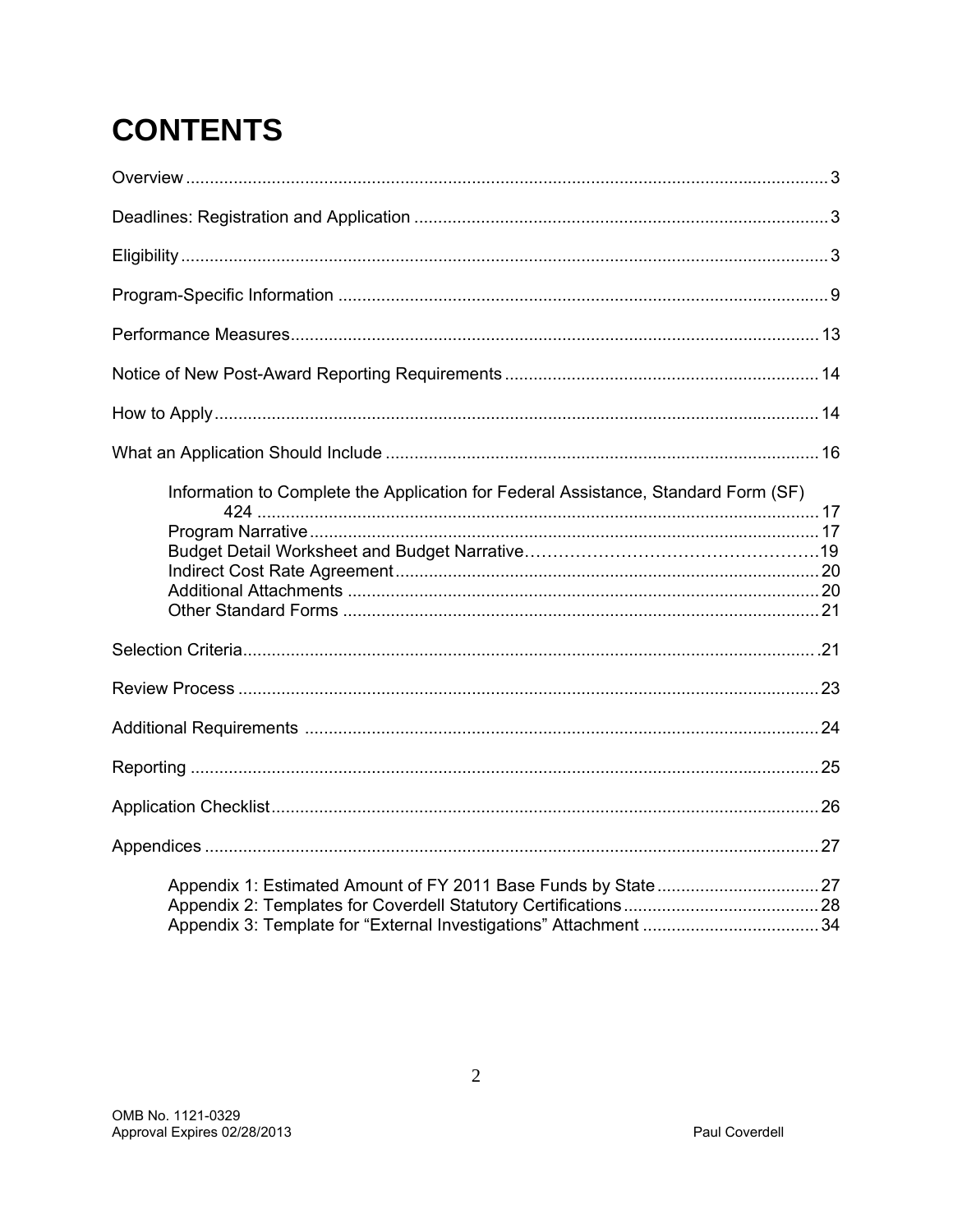# **Paul Coverdell Forensic Science Improvement Grants Program CFDA No. 16.742**

### **Overview**

With this solicitation, NIJ seeks proposals for the Paul Coverdell Forensic Science Improvement Grants Program (the Coverdell program), which awards grants to States and units of local government to help improve the quality and timeliness of forensic science and medical examiner services. Among other things, funds may be used to eliminate a backlog in the analysis of forensic evidence and to train and employ forensic laboratory personnel, as needed, to eliminate such a backlog. State Administering Agencies (SAAs) may apply for both "base" (formula) and competitive funds. Units of local government may apply for competitive funds.

**Authorizing Legislation:** The Coverdell program is authorized by Title I of the Omnibus Safe Streets and Crime Control Act of 1968, Part BB, codified at 42 U.S.C. § 3797j-3797o (the Coverdell law).

#### **IMPORTANT NOTE**

All awards are subject to the availability of appropriated funds and to any modifications or additional requirements that may be imposed by law. Applicants should be aware that as of the posting date of this solicitation, no full-year appropriation for FY 2011 for the Department of Justice or the Coverdell program has been enacted. Please refer to "Available Funding" under "Program-Specific Information," below.

# **Deadlines: Registration and Application**

Registration for this funding opportunity is required prior to submission. The deadline to register in GMS is **11:59 p.m. eastern time on May 20, 2011**, and the deadline to apply for funding under this announcement is **11:59 p.m. eastern time on May 20, 2011**. Please see the "How to Apply" section, page 14, for more details.

# **Eligibility**

States<sup>[1](#page-2-0)</sup> and units of local government may apply for FY 2011 Coverdell funds. States may be eligible for both "base" (formula) and competitive funds. Units of local government within States may be eligible for competitive funds and may apply directly to NIJ. Any State application for funding **MUST** be submitted by the Coverdell SAA (see list of SAAs on the OJP Web site at

<span id="page-2-0"></span> $\overline{a}$ <sup>1</sup> For purposes of the Coverdell program, the term "State" means each of the 50 States, the District of Columbia, the Commonwealth of Puerto Rico, the Virgin Islands, American Samoa, Guam, and the Commonwealth of the Northern Mariana Islands. For certain purposes, American Samoa and the Northern Mariana Islands are treated as one State.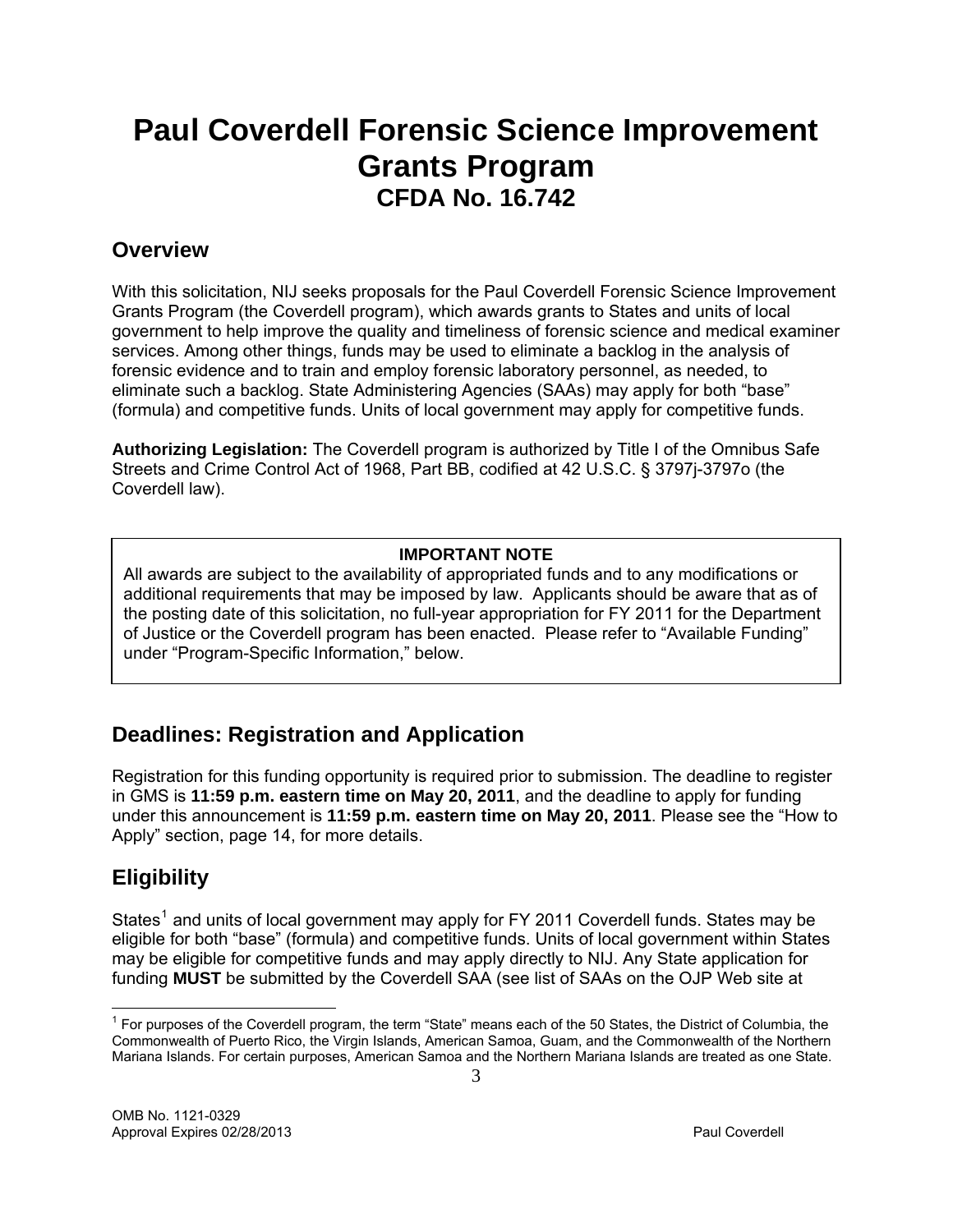[www.ojp.usdoj.gov/saa/index.htm](http://www.ojp.usdoj.gov/saa/index.htm))). (Other interested State agencies or departments must coordinate with their respective SAAs).

The Coverdell law (at 42 U.S.C. § 3797k) requires that, to request a grant, an applicant for Coverdell funds must submit:

- 1. **A certification and description regarding a plan for forensic science laboratories***.* Each applicant must submit a certification that the State or unit of local government has developed a plan for forensic science laboratories under a program intended to improve the quality and timeliness of forensic science or medical examiner services in the State, including such services provided by the laboratories operated by the State and those operated by units of local government within the State. Applicants must also specifically describe the manner in which the grant will be used to carry out that plan.
- 2. **A certification regarding use of generally accepted laboratory practices.** Each applicant must submit a certification that any forensic laboratory system, medical examiner's office, or coroner's office in the State, including any laboratory operated by a unit of local government within the State, that will receive any portion of the grant amount (whether directly or through a subgrant) uses generally accepted laboratory practices and procedures established by accrediting organizations or appropriate certifying bodies.
- 3. **A certification and description regarding costs of new facilities.** Each applicant must submit a certification that the amount of the grant used for the costs of any new facility constructed as part of a program to improve the quality and timeliness of forensic science or medical examiner services will not exceed certain limitations set forth in the Coverdell law at 42 U.S.C. § 3797m(c). (See information on "permissible expenses" in the next section of this announcement.) Applicants must also specifically describe any new facility to be constructed as well as the estimated costs of the facility.
- 4. **A certification regarding external investigations into allegations of serious negligence or misconduct.** Each applicant must submit a certification that "a government entity exists and an appropriate process is in place to conduct independent external investigations into allegations of serious negligence or misconduct substantially affecting the integrity of the forensic results committed by employees or contractors of any forensic laboratory system, medical examiner's office, coroner's office, law enforcement storage facility, or medical facility in the State that will receive a portion of the grant amount."

Applicants are expected to review the requirements of each certification carefully before determining whether the certification properly may be made. Any certification that is submitted must be executed by an official who is both familiar with the requirements of the certification and authorized to make the certification on behalf of the applicant agency (that is, the agency applying directly to NIJ). **Certifications must be submitted using the templates that appear in Appendix 2.**

OMB No. 1121-0329 Approval Expires 02/28/2013 **Paul Coverdell** Approval Expires 02/28/2013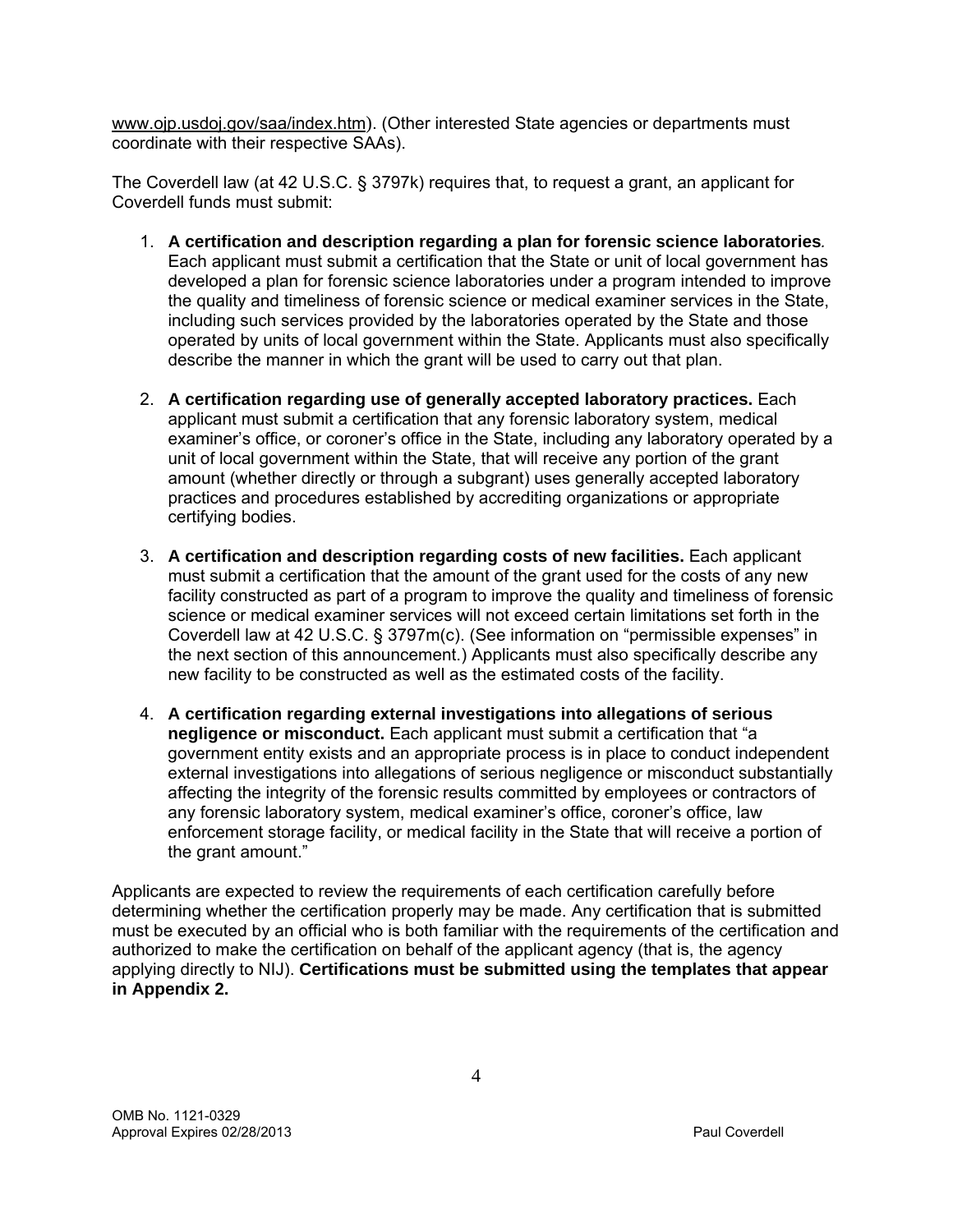Certifications made on behalf of subrecipients of award funds—rather than certifications made on behalf of the agency applying directly to NIJ—are **not** acceptable to satisfy the certification requirements.

In connection with the certification regarding external investigations (described above), applicants **must** provide, prior to receiving award funds, the name(s) of the existing "government entity" (or government entities). This information is to be provided as an attachment to the program narrative section of the application. See "What an Application Should Include," below, and Appendix 3, which includes a template for the attachment.

Please note that funds will not be made available to applicant agencies that fail to provide the necessary information.

#### *Important Note on Referrals in Connection With Allegations of Serious Negligence or Serious Misconduct*

*The highest standards of integrity in the practice of forensic science are critical to the enhancement of the administration of justice. We assume that recipients (and subrecipients) of Coverdell funds will make use of the process referenced in their certification as to external investigations and will refer allegations of serious negligence or misconduct substantially affecting the integrity of forensic results to government entities with an appropriate process in place to conduct independent external investigations, such as the government entities identified in the grant application.* 

*For each fiscal year of an award made under this solicitation, recipients will be required to report to NIJ on an annual basis—* 

- 1) *the number and nature of any such allegations;*
- 2) *information on the referrals of such allegations (e.g., the government entity or entities to which referred, the date of referral);*
- 3) *the outcome of such referrals (if known as of the date of the report); and*
- 4) *if any such allegations were not referred, the reason(s) for the non-referral.*

*Payments to recipients (including payments under future awards) may be withheld if the required information is not submitted on a timely basis.*

#### **Special Guidance on Certification Regarding External Investigations Into Allegations of Serious Negligence or Misconduct.**

The certification regarding external investigations has a number of requirements, each of which must be satisfied before the certification may be made. The official authorized to make the certification on behalf of the applicant agency must review each of the statutory elements and this guidance carefully before determining whether a certification properly may be made. After reviewing the information and guidance provided here, the official, on behalf of the applicant agency, must determine whether: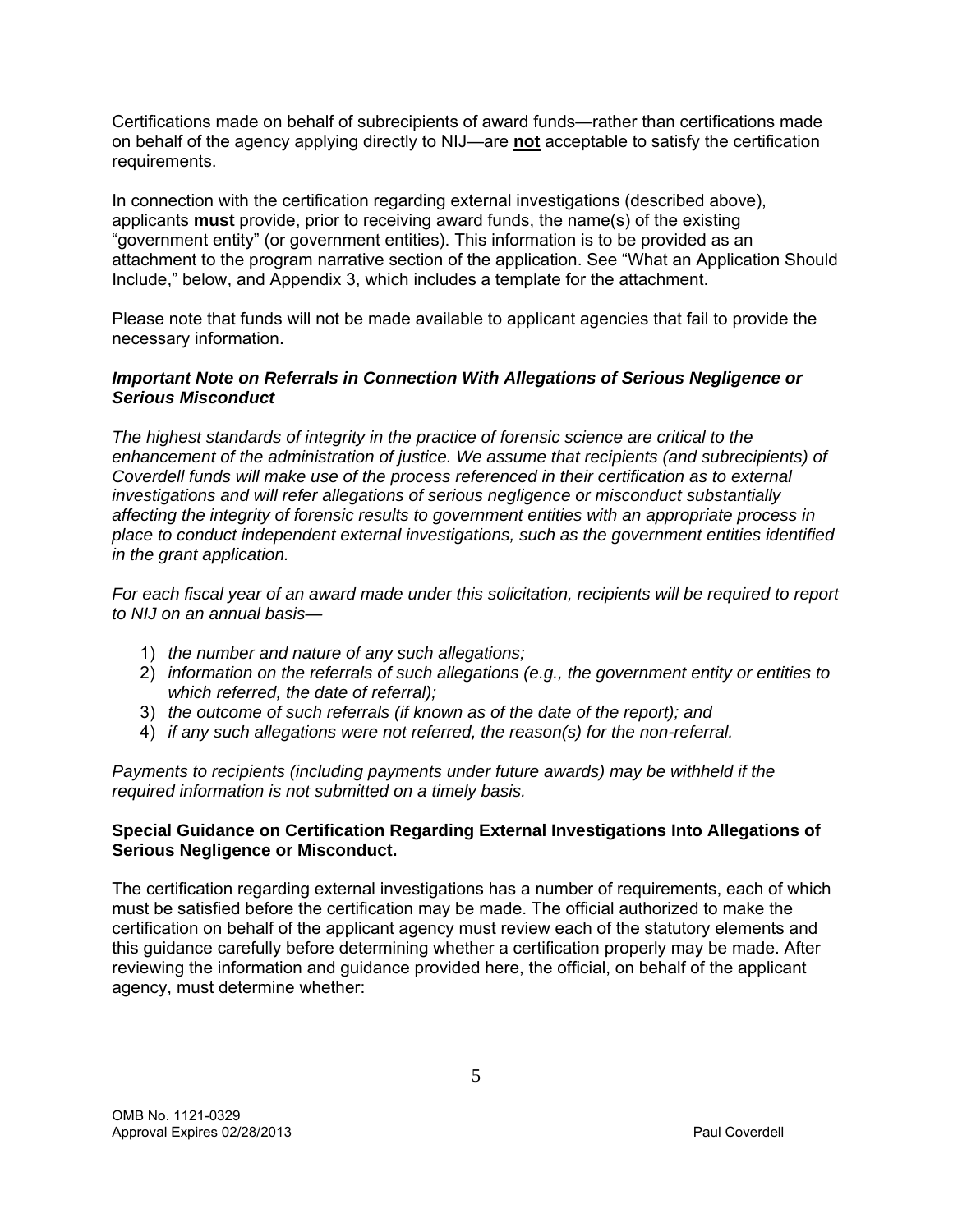- A government entity exists
- With an appropriate process in place
- To conduct independent, external investigations
- Into allegations of serious negligence or misconduct
- Substantially affecting the integrity of the forensic results
- Committed by employees or contractors
- Of any forensic laboratory system, medical examiner's office, coroner's office, law enforcement storage facility, or medical facility in the State that will receive a portion of the grant amount.

**Note:** In making this certification, the certifying official is certifying that these requirements are satisfied not only with respect to the applicant itself but also with respect to each entity that will receive a portion of the grant amount. Certifying officials are advised that: (1) a false statement in the certification or in the grant application that it supports may be subject to criminal prosecution, including under 18 U.S.C. § 1001 and 42 U.S.C. § 3795a, and (2) Office of Justice Programs grants, including certifications provided in connection with such grants, are subject to review by the Office of Justice Programs and/or by the Department of Justice's Office of the Inspector General.

The following guidance, provided by way of examples for applicants' review, is designed to illustrate elements of the external investigation certification that the official authorized to make the certification on behalf of the applicant agency must take into account in determining whether the certification properly may be made.

Because it is not possible for NIJ to provide examples relating to every type of government entity with an appropriate process in place to conduct independent, external investigations into allegations of serious negligence or misconduct substantially affecting the integrity of the forensic results committed by employees or contractors, this guidance should not be viewed as all inclusive. In addition, this guidance is not intended to constitute legal advice from NIJ on the question of whether the required certification properly may be made on behalf of the applicant. Such a determination must be made by an appropriate official based on the statutory requirements of the certification after review of this guidance.

#### **Illustrative Examples:**

1. The only government entity that will receive Coverdell award funds is a forensic laboratory that is a unit of a local law enforcement agency (e.g., a police department). The law enforcement agency has an Internal Affairs Division (IAD) that reports directly to the head of the law enforcement agency (the Police Chief) and the head of the unit of local government (the Mayor/City Commissioner). The IAD has the authority to conduct

OMB No. 1121-0329 Approval Expires 02/28/2013 **Paul Coverdell** Approval Expires 02/28/2013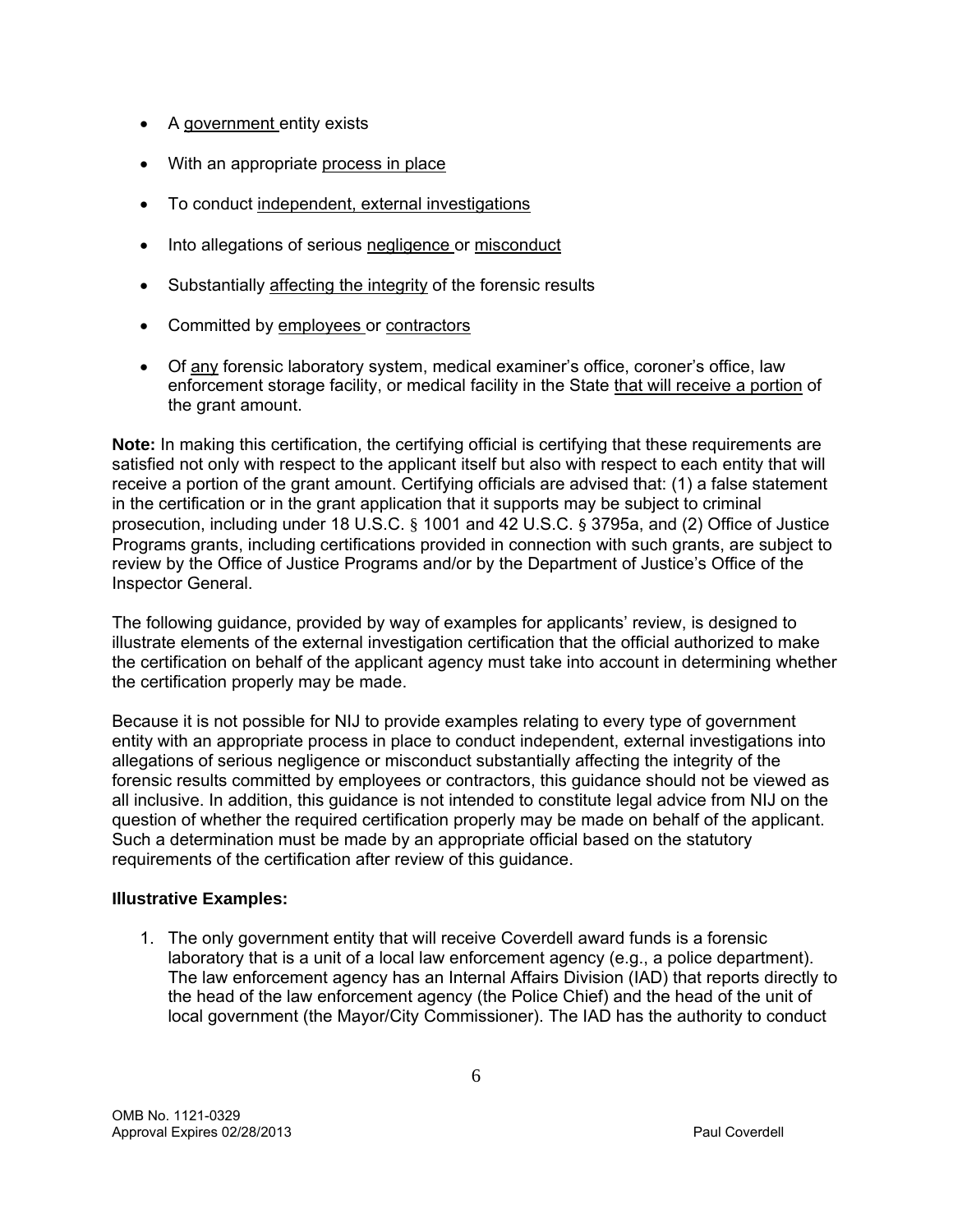investigations into allegations of serious negligence or misconduct by laboratory employees **and** contractors.

*Guidance:* Execution of the certification might be appropriate under these facts. Nevertheless, the official authorized to make the certification on behalf of the applicant agency must be satisfied that the IAD at issue has the requisite authority to conduct independent investigations (for example, whether the IAD is completely free from influence or supervision by laboratory management officials) into allegations relating to employees or contractors of the laboratory.

2. A State intends to distribute Coverdell award funds to State and local forensic laboratories and medical examiners' offices. There is an Office of the Inspector General (OIG) in the State with authority to conduct investigations into allegations of serious negligence or misconduct by employees and contractors of forensic laboratories and medical examiners' offices, both at the State and local levels.

*Guidance:* Execution of the certification might be appropriate under these facts. Nevertheless, the certifying official must be satisfied that the State (IG)'s authority in this regard is not circumscribed in such a way that the IG's ability to conduct independent investigations is limited (for example, through a reporting hierarchy that does not provide for the IG to report directly to the chief executive officer or another equally independent State official or office).

3. A city has applied for a Coverdell award and all funds will go to the city's forensic laboratory. There is a process in place whereby the city's District Attorney (DA) may appoint an independent investigator to conduct an investigation into allegations concerning the city's forensic laboratory. If the DA appoints an independent investigator, the investigator will have authority to investigate allegations of serious negligence or misconduct by both laboratory employees and contractors.

 *Guidance:* Execution of the certification might be appropriate under these facts. In this regard however, the certifying official must be satisfied that the process at issue (appointment of an independent investigator by the city DA) includes procedures under which allegations involving the laboratory are submitted to or are made known to the DA, and that the DA's authority and responsibility to appoint an independent investigator to conduct investigations of such allegations is sufficiently delineated in city policies and/or regulations so that the "appropriate process" in place is clearly defined.

4. An applicant agency determines that the forensics laboratory director (or some other individual in the chain of command at the laboratory) has sole responsibility to conduct investigations into allegations of serious negligence or misconduct committed by laboratory employees.

*Guidance:* Under these circumstances, execution of the certification would not be appropriate because there is no process in place to conduct independent, external investigations into allegations of serious negligence or misconduct committed by laboratory employees and contractors.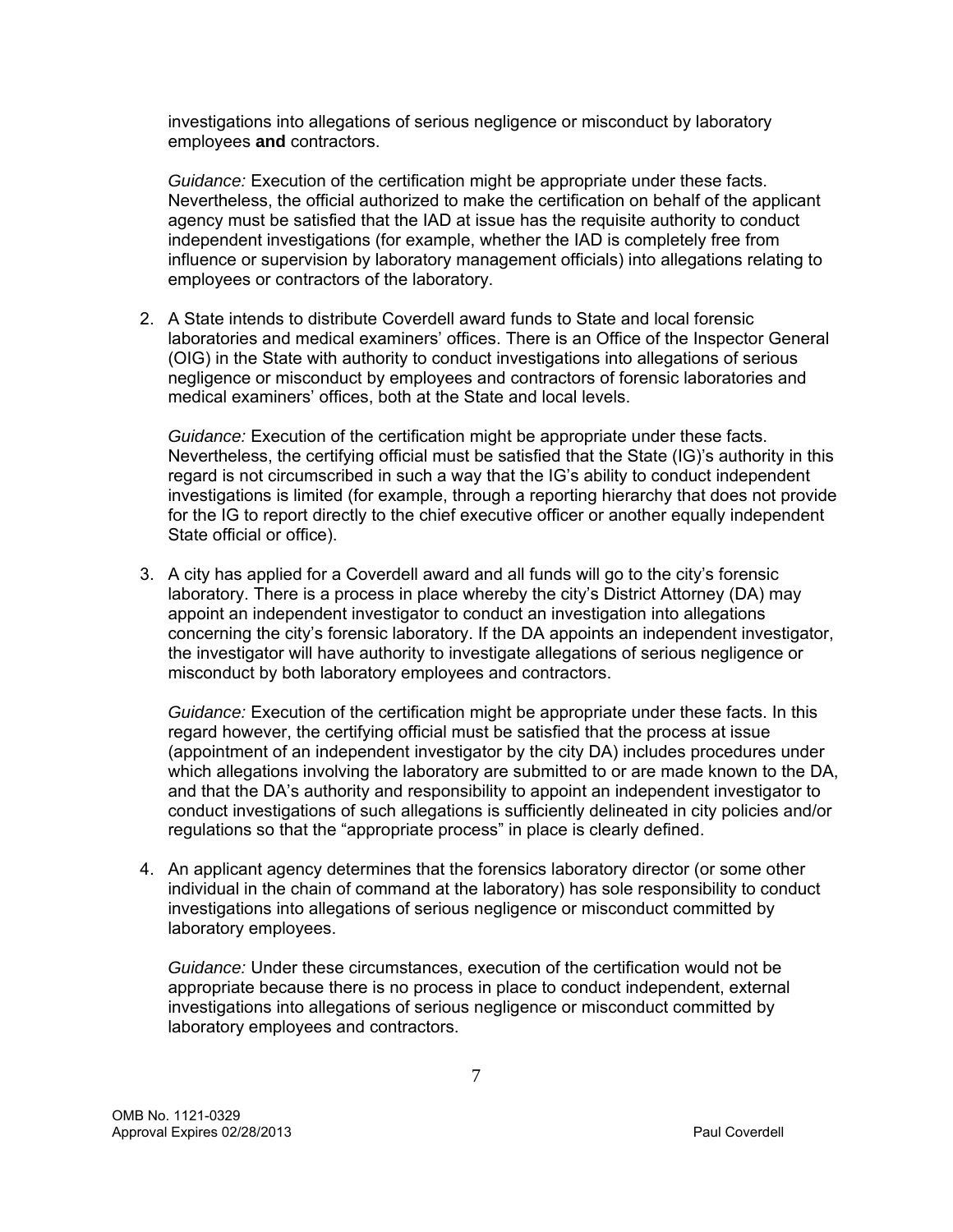5. A State applicant intends to distribute Coverdell award funds to forensic laboratories at both the State and local level. An independent commission established by the Governor has authority to investigate allegations of serious negligence or misconduct by employees, including employees of units of local government within the State.

*Guidance:* Under these circumstances, the existence of this commission is not itself a sufficient basis for execution of the certification. In this regard, the commission does not have authority to investigate allegations of serious negligence or misconduct by contractors of State and local government forensic laboratories that receive Coverdell funds. (If, however, some other government entity, distinct from the commission, has a process in place to conduct independent external investigations of allegations of serious negligence or misconduct by such contractors, execution of the certification might be appropriate depending on all the facts.)

6. A local forensic laboratory, which is intended to receive a portion of the funds from a Coverdell award to a State, notifies the State applicant that a quality assurance official is responsible for investigating allegations of serious negligence or misconduct by employees and contractors of the local forensic laboratory. The quality assurance official reports to the director of the forensic laboratory.

*Guidance:* Under these circumstances, execution of the certification would not be appropriate because the quality assurance official reports to the director of the forensic laboratory and, therefore, there is no process in place to conduct independent, external investigations of allegations against the forensics laboratory as required to make the certification.

7. An applicant agency (a forensics laboratory) intends to employ a contractor or a nongovernmental organization to conduct investigations into allegations of serious negligence or misconduct committed by laboratory employees.

*Guidance:* Under these circumstances, execution of the certification would not be appropriate, as there is neither a government entity nor an appropriate process in place to conduct independent, external investigations of allegations against the laboratory, whether alleged to be committed by laboratory employees and/or contractors, because the contractor or nongovernmental entity is employed by and responsible to the forensics laboratory.

8. An applicant agency is accredited by an independent accrediting or certifying organization such as CALEA, ASCLD-LAB, NAME, FQS, etc.

*Guidance:* In this situation, execution of the certification would not be appropriate. The fact of accreditation or certification by an outside entity on its own does not demonstrate that the agency has a process in place to investigate allegations of serious negligence or misconduct committed by employees or contractors. There is insufficient information to properly make the required certification in this situation.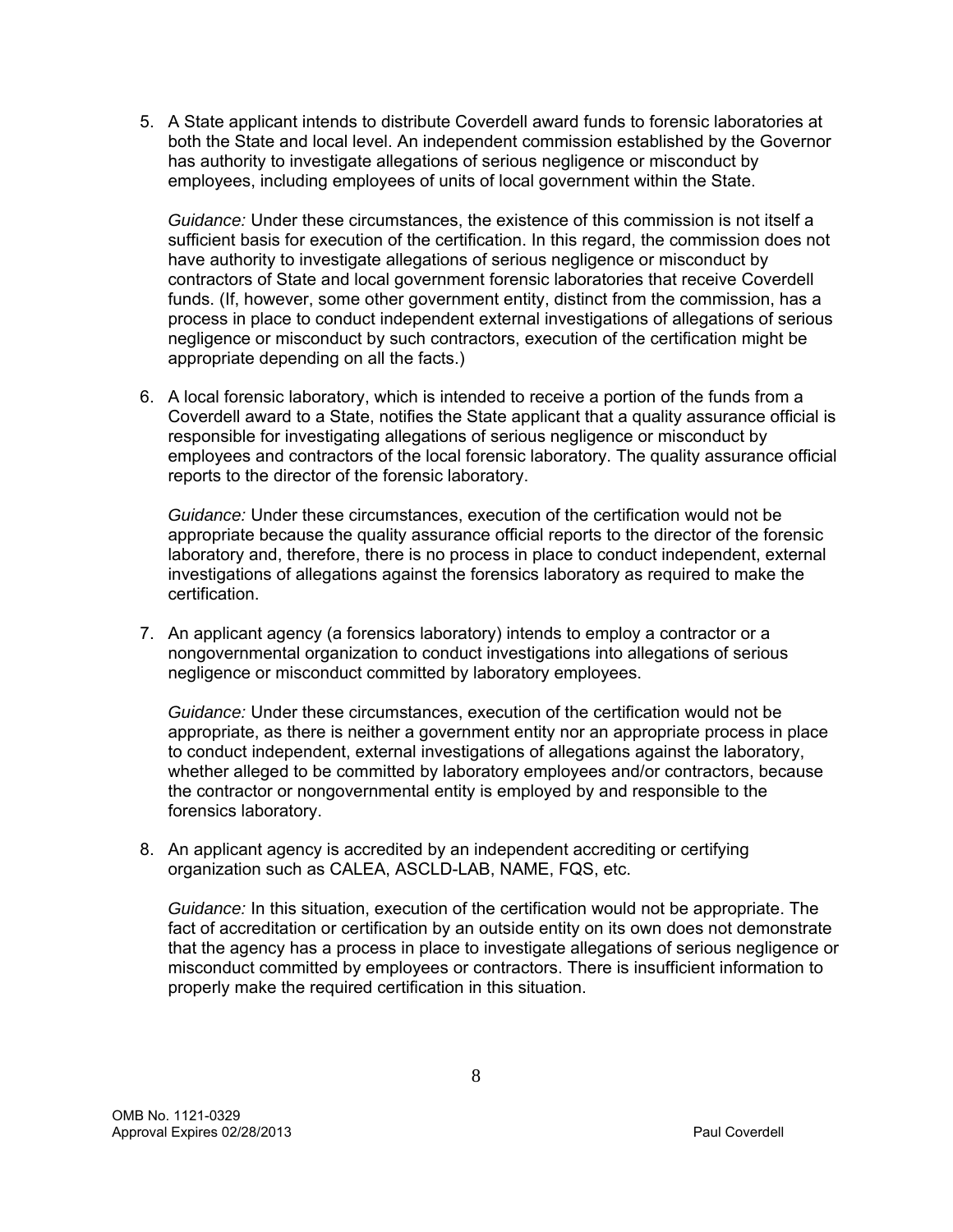## **Program-Specific Information—Paul Coverdell Forensic Science Improvement Grants Program**

This solicitation seeks applications for funding to improve the quality and timeliness of forensic science and medical examiner services, including services provided by laboratories operated by States and/or units of local government. Among other things, funds may be used to eliminate backlogs in the analysis of general forensic evidence or to train and employ forensic laboratory personnel to eliminate such backlogs.

#### **A. Available Funding**

As of the posting date of this solicitation, no full-year appropriation has been enacted for the Department of Justice for FY 2011 and thus the amount (if any) that will be made available for the Coverdell program is not known. The figures and calculations reflected in this solicitation (for example, the estimated minimum award to States and the estimated amount of "base" funds, by State) are based on an estimated total amount available of \$28,000,000, although the amount ultimately made available could be higher or lower (or even zero). Applicants are strongly advised to check for updates to the solicitation prior to submitting applications.

#### *All awards are subject to the availability of appropriated funds and to any modifications or additional requirements that may be imposed by law.*

#### 1. **"Base" Funds for States**

Approximately 75 percent of the funds available for Coverdell grants will be allocated among eligible States based on population (State "base funds"). The approximate amount each eligible State would receive if \$28,000,000 were made available for FY [2](#page-8-0)011 is listed in Appendix 1: "Estimated Amount of FY 2011 Base Funds, by State."<sup>2</sup>

#### 2. **Competitive Funds for States and Units of Local Government**

Twenty-five percent of the available funds will be allocated among States and units of local government through a competitive process. The average annual number of Part 1 violent crimes reported by each State to the Federal Bureau of Investigation for calendar years 2007, 2008 and 2009, existing resources, and current needs of the potential grant recipient will be considerations in award decisions. For FY 2011, the maximum amount a State or unit of local government may receive in competitive funds is **\$175,000**.

Units of local government that provide forensic science or medical examiner services (whether through a forensic science laboratory, medical examiner's office, or coroner's office) may apply directly to NIJ for competitive funds. A State may apply through its SAA for competitive funds for forensic sciences improvements **above and beyond** those it can accomplish with its estimated amount of base funds.

<span id="page-8-0"></span> 2 Under the provisions of the Coverdell law, several factors (including the number of eligible State applicants) affect "base" amounts.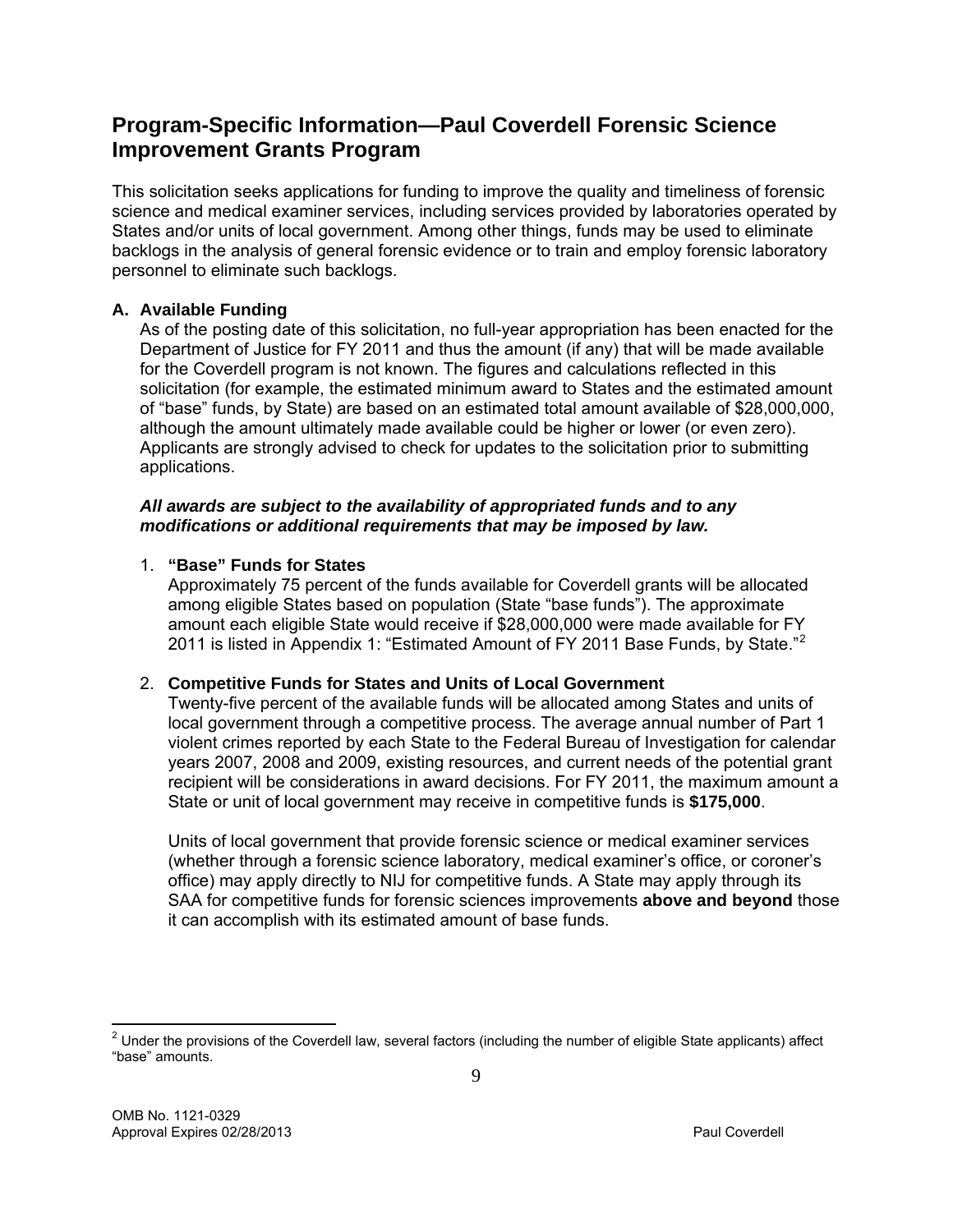#### 3. **Minimum Awards to States**

The Coverdell law sets a floor for the total amount an eligible applicant State will receive as its Coverdell grant. If \$28,000,000 were to become available for FY 2011, the minimum Coverdell grant to an eligible State would be not less than \$168,000 $^3$  $^3$ . In that case, if the amount a State would otherwise receive as its total Coverdell grant (including both base funds and any competitive funds) were less than \$168,000, NIJ would increase that State's total grant to \$168,000.

#### **B. Grant Purposes**

A State or unit of local government that receives a Coverdell grant must use the grant for one or more of these three purposes:

- 1. To carry out all or a substantial part of a program intended to improve the quality and timeliness of forensic science or medical examiner services in the State, including those services provided by laboratories operated by the State and those operated by units of local government within the State.
- 2. To eliminate a backlog in the analysis of forensic science evidence, $4$  including, among other things, a backlog with respect to firearms examination, latent prints, toxicology, controlled substances, forensic pathology, questioned documents, and trace evidence.
- 3. To train, assist, and employ forensic laboratory personnel as needed to eliminate such a backlog.

#### **C. Expected Results and Outcomes**

The result of Coverdell grants to applicant States should be a demonstrated improvement over current operations in the quality and/or timeliness of forensic science or medical examiner services provided in the State, including services provided by laboratories operated by the State and services provided by laboratories operated by units of local government within the State. Reduction of forensic analysis backlogs is considered an improvement in timeliness of services. The result of Coverdell grants directly to units of local government should be a demonstrated improvement over current operations in the quality and/or timeliness of forensic science or medical examiner services provided by the local jurisdiction.

See "Performance Measures," page 13, for additional information.

#### **D. Grant Period**

Coverdell grants generally are limited to a 12-month period. Applicants are asked to establish a project period of October 1, 2011, to September 30, 2012. Applicants should be aware that the total period of an award, including one that receives a project period extension, ordinarily will not exceed 3 years.

<span id="page-9-1"></span><span id="page-9-0"></span> $\overline{a}$  $3$  Minimum awards for America Samoa and the Commonwealth of the Northern Mariana Islands would be lower. <sup>4</sup> A backlog in the analysis of forensic science evidence exists if forensic evidence has been stored in a laboratory, medical examiner's office, coroner's office, law enforcement storage facility, or medical facility; and has not been subjected to all appropriate forensic testing because of lack of resources or personnel.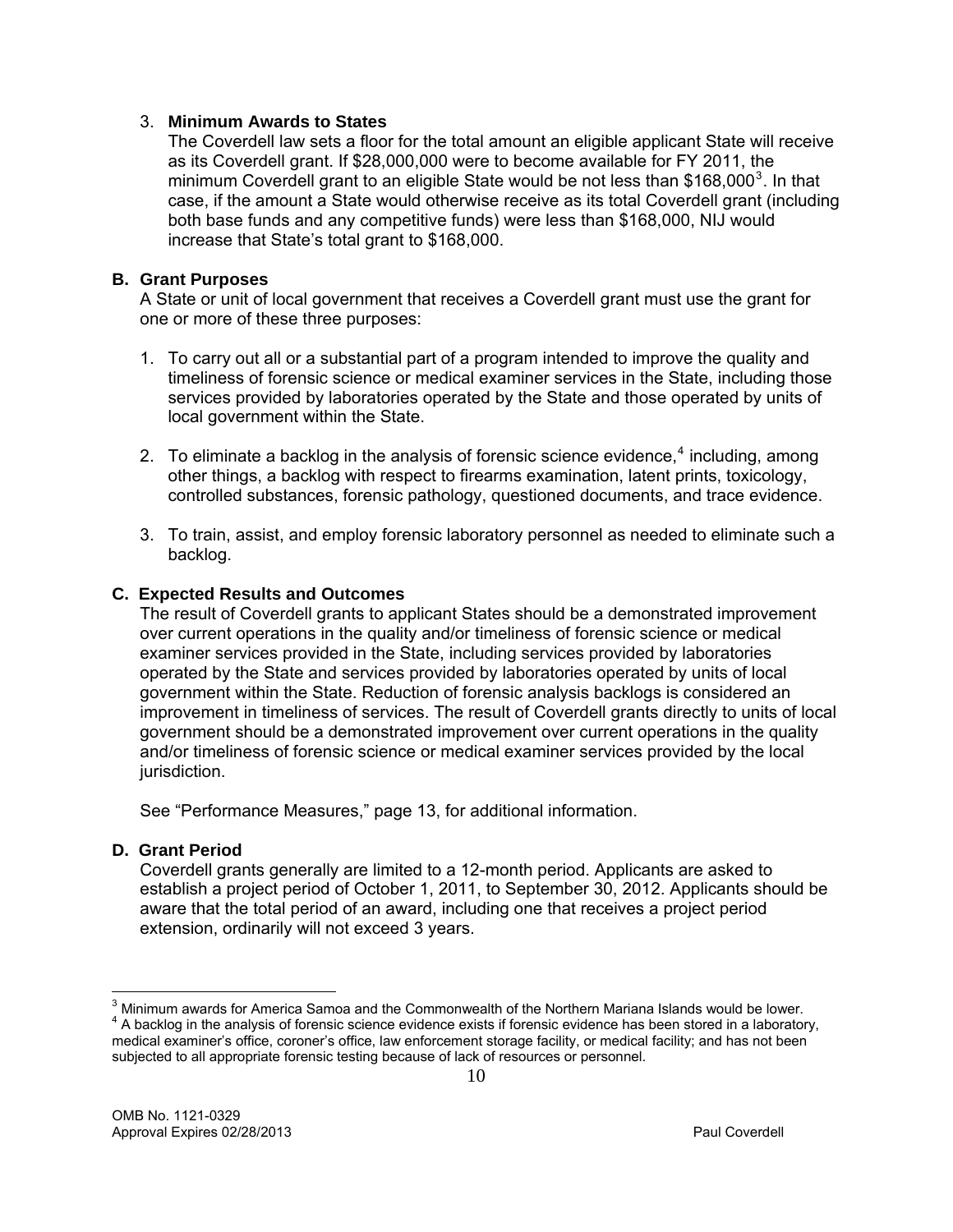#### **Budget Information**

#### **A. Permissible Expenses**

The types of expenses listed below generally may be paid with Coverdell funds.

**Note:** The following list details the types of expenses allowed under the Coverdell program. These expenses should **NOT** be used as budget categories—instead they are to be incorporated into the appropriate standard OJP budget categories. For more information on OJP's standard budget format, please see the section titled "What an Application Should Include."

- 1. **Personnel.** Funds may be used for forensic science or medical examiner personnel, overtime, fellowships, visiting scientists, interns, consultants, or contracted staff.
- 2. **Computerization.** Funds may be used to upgrade, replace, lease, or purchase computer hardware and software for forensic analyses and data management.
- 3. **Laboratory equipment.** Funds may be used to upgrade, lease, or purchase forensic laboratory or medical examiner equipment and instrumentation.
- 4. **Supplies.** Funds may be used to acquire forensic laboratory or medical examiner supplies.

**Note:** To help ensure compliance with the National Environmental Policy Act (NEPA) and Department of Justice regulations, Coverdell awardees that intend to use funds for activities involving the use or purchase of chemicals will be required to submit additional information. Please see the "Additional Requirements" section of this announcement.

Applicants should note that award recipients whose proposals involve the use or purchase of chemicals may encounter delays in the release of their award funds pending satisfactory completion of the NEPA review process.

- 5. **Accreditation.** Funds may be used to prepare for laboratory accreditation by the American Society of Crime Laboratory Directors/Laboratory Accreditation Board (ASCLD-LAB), Forensic Quality Services (FQS), the National Association of Medical Examiners (NAME), or other appropriate accrediting bodies. Funds also may be used for application and maintenance fees charged by appropriate accrediting bodies.
- 6. **Education, training, and certification.** Funds may be used for appropriate internal and external training of staff that are directly and substantially involved in providing forensic science or medical examiner services. In appropriate cases, funds also may be used for fees charged by appropriate certifying bodies for certification of staff in specific forensic discipline areas. All education, training, and certification activities must be designed to improve the quality and/or timeliness of forensic science or medical examiner services. The grant application should demonstrate that the proposed training or certification is directly related to the job position and duties of the individual(s) receiving the training or seeking certification.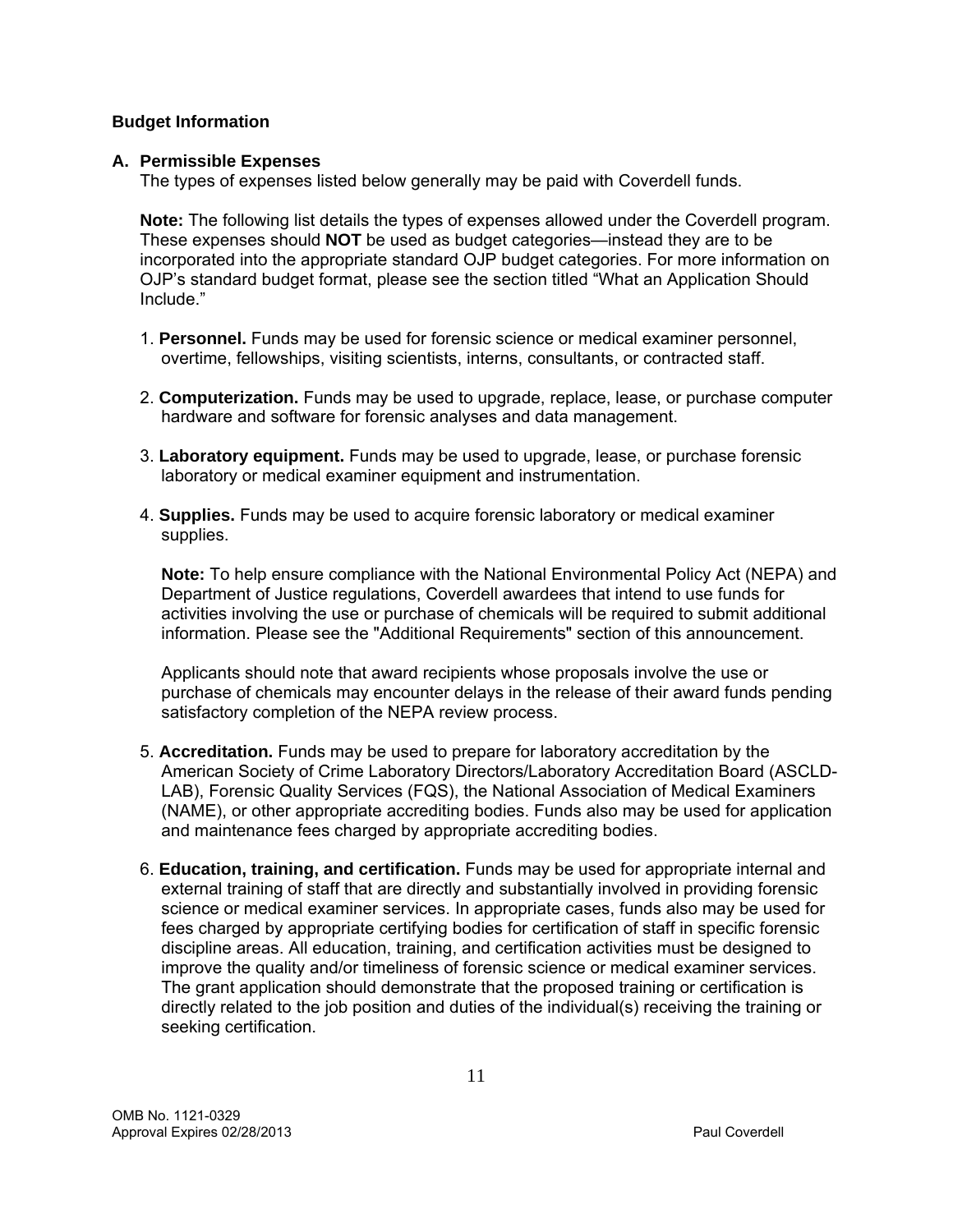7. **Facilities.** Funds may be used for program expenses relating to facilities, provided the expenses are directly attributable to improving the quality and/or timeliness of forensic science or medical examiner services. Funds also may be used for renovation and/or construction undertaken as part of the applicant's program to improve the quality and/or timeliness of forensic science or medical examiner services.

**Limitations on use of funds for costs of new facility.** The Coverdell law limits the amount of funds that may be used for the costs of a new facility or facilities. *See* 42 U.S.C. § 3797m(c). Maximum amounts are determined by the total amount of the Coverdell grant (including both base and competitive funds) and the total amount of funds available for Coverdell grants nationwide. The maximum amounts that may be used for costs of new facilities are as follows. (Estimates and calculations are based on the assumption that the total available funds for Coverdell awards in FY 2011 will be \$28,000,000. Please refer to the discussion under "Available Funding" on page 9.)

- a. Grants that do not exceed 0.6 percent of the total available funds (estimated at \$168,000) for FY 2011. If the total Coverdell grant to an applicant State or unit of local government is less than or equal to 0.6 percent of the total available funds (estimated here at \$168,000), no more than 80 percent of the total grant may be used for the costs of any new facility.
- b. Grants that exceed 0.6 percent of the total available funds. If an applicant State receives a total grant that exceeds 0.6 percent of the total available funds (estimated here at \$168,000), the amount of the grant that can be used for the costs of any new facility cannot exceed the sum of 80 percent of 0.6 percent of the total available funds (such 80 percent estimated here at \$134,400) plus 40 percent of the amount of the grant in excess of 0.6 percent of the total available funds.

For example, if \$28,000,000 were to become available for Coverdell awards for FY 2011, and a State were to receive a total Coverdell grant of \$200,000, no more than \$147,200 could be used for the costs of any new facility.

A sample calculation for a \$200,000 grant would be as follows:

Eighty percent of 0.6 percent of the total available funds:  $$168,000 \times .80 = $134,400$ Amount in excess of \$168,000: \$200,000 - \$168,000 = \$32,000 40 percent of amount in excess of \$168,000: \$32,000 x .40 = \$12,800 Sum of \$134,400 + \$12,800 = \$147,200

**Note:** To help ensure compliance with NEPA and Department of Justice regulations, Coverdell awardees that intend to use funds for activities involving the renovation or construction of facilities will be required to submit additional information (see "Additional Requirements").

Applicants should note that award recipients whose proposals involve construction or renovation may encounter delays in the release of their award funds pending satisfactory completion of the NEPA review process.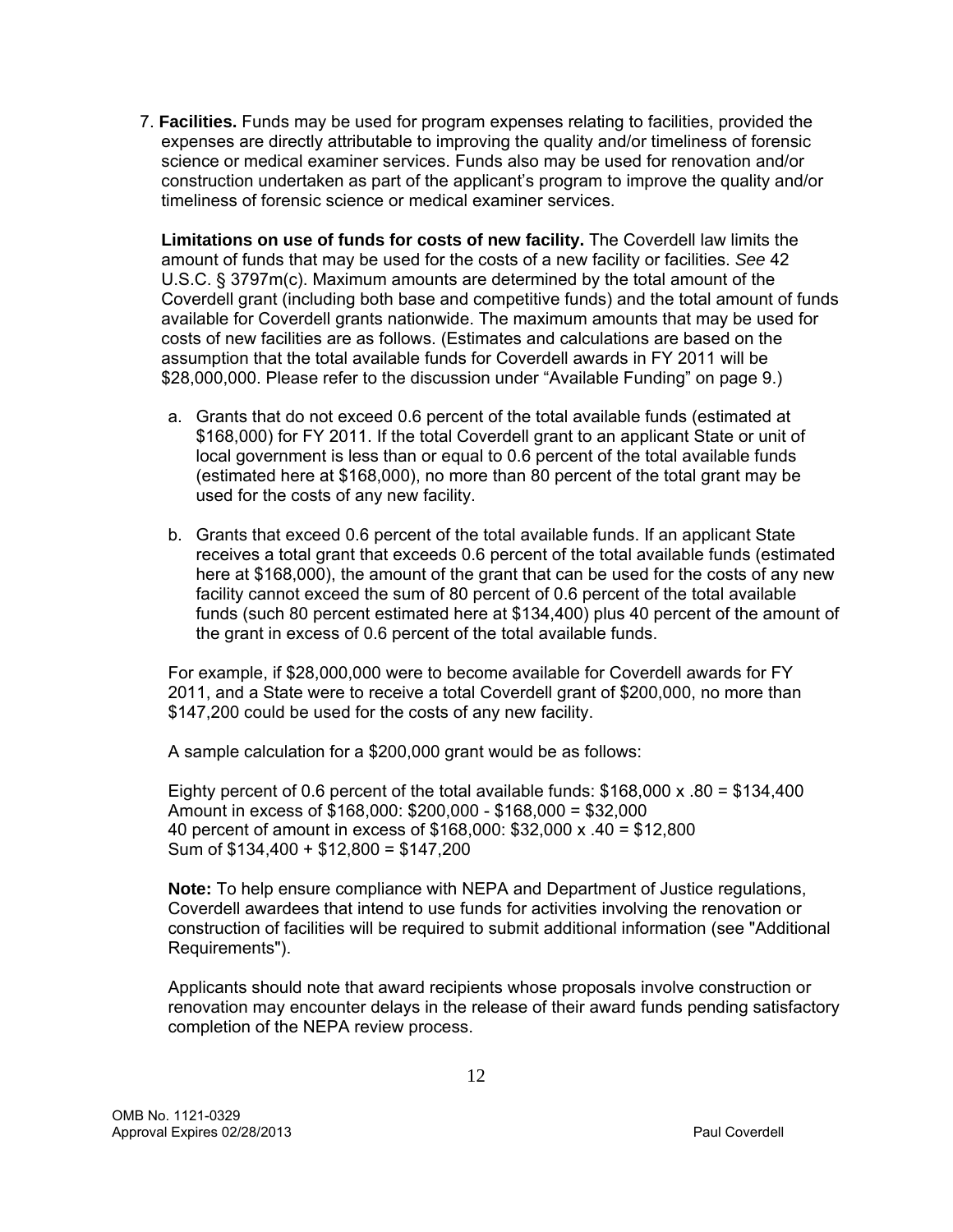8. **Administrative expenses.** Not more than 10 percent of the total amount of a Coverdell grant may be used for a recipient's administrative expenses.

#### **B. Expenses That are not Permitted**

- 1. Expenses other than those listed above (including expenses for general law enforcement functions or non-forensic investigatory functions).
- 2. Costs for any new facility that exceed the limits described above.
- 3. Recipient administrative expenses (direct or indirect) that exceed 10 percent of the total grant amount.
- **C. Match Requirement:** There is no State or local match required under the Coverdell program.

### **Performance Measures**

To assist in fulfilling the Department's responsibilities under the Government Performance and Results Act (GPRA), Public Law 103-62, applicants that receive funding under this solicitation must provide data that measure the results of their work. Any award recipient will be required, post award, to provide the data requested in the "Data Grantee Provides" column so that OJP can calculate values for the "Performance Measures" column. Performance measures for this solicitation are as follows:

| <b>Objective</b>                                                                                                                                | <b>Performance Measure(s)</b>                                                                                                                                                                                                                                                                                          | Data Grantee Provides                                                                                                                                                                                                                                                                                                          |  |
|-------------------------------------------------------------------------------------------------------------------------------------------------|------------------------------------------------------------------------------------------------------------------------------------------------------------------------------------------------------------------------------------------------------------------------------------------------------------------------|--------------------------------------------------------------------------------------------------------------------------------------------------------------------------------------------------------------------------------------------------------------------------------------------------------------------------------|--|
| To improve the quality<br>and timeliness of<br>forensic services and<br>to reduce the number<br>of backlogged cases in<br>forensic laboratories | <b>Outcome Measure</b><br>1. Reduction in the average<br>number of days from the<br>submission of a sample to a<br>forensic science laboratory to the<br>delivery of test results to a<br>requesting office or agency.<br>2. Percent reduction in the number<br>of backlogged forensic cases.<br><b>Output Measure</b> | 1. Average number of days to<br>process a sample at the<br>beginning of the grant period.<br>2. Average number of days to<br>process a sample at the end of<br>the grant period.<br>3. Number of backlogged cases at<br>the beginning of the grant period.<br>4. Number of backlogged cases at<br>the end of the grant period. |  |
|                                                                                                                                                 | The number of forensic science<br>1.<br>or medical examiner personnel<br>who completed appropriate<br>training or educational<br>opportunities with FY2011<br>Coverdell funds (if applicable to<br>the grant).                                                                                                         | 5. Number of forensic science<br>personnel attending training.<br>6. Number of medical examiner<br>personnel attending training<br>programs.                                                                                                                                                                                   |  |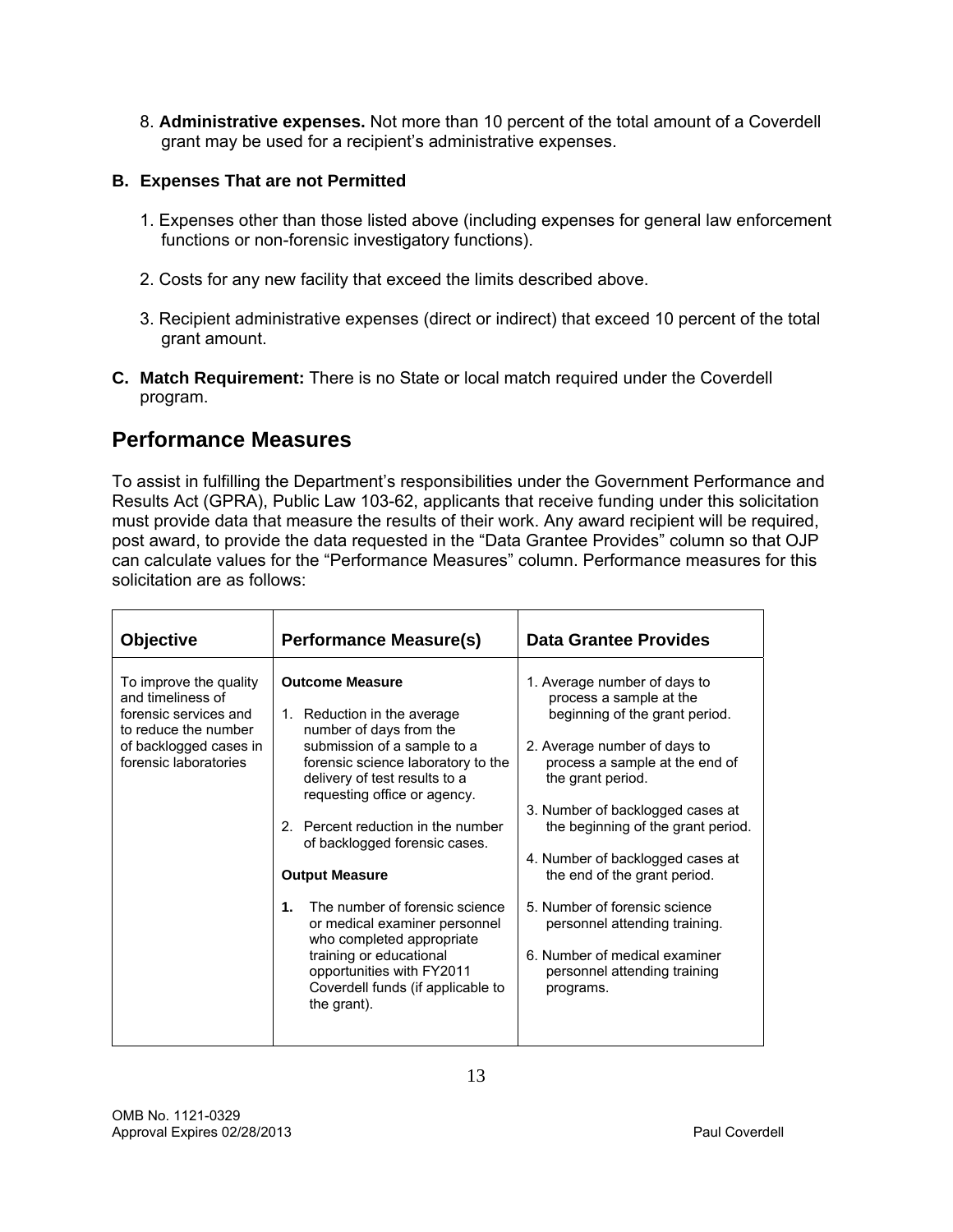Submission of performance measures data is not required for the application. Instead, applicants should discuss in their applications their proposed methods for collecting data for performance measures. Please refer to the section "What an Application Should Include" (below) for additional information.

**Note on project evaluations:** Applicants that propose to use funds awarded through this solicitation to conduct project evaluations should be aware that certain project evaluations (such as systematic investigations designed to develop or contribute to generalizable knowledge) may constitute "research" for purposes of applicable DOJ human subjects protections. However, project evaluations that are intended only to generate internal improvements to a program or service, or are conducted only to meet OJP's performance measure data reporting requirements, likely do not constitute "research." Applicants should provide sufficient information for OJP to determine whether the particular project they propose would either intentionally or unintentionally collect and/or use information in such a way that it meets the DOJ regulatory definition of research.

Research, for the purposes of human subjects protections for OJP-funded programs, is defined as "a systematic investigation, including research development, testing, and evaluation, designed to develop or contribute to generalizable knowledge." 26 C.F.R.§ 46.102(d). For additional information on determining whether a proposed activity would constitute research, see the decision tree to assist applicants on the "Research and the Protection of Human Subjects" section of the OJP "Other Requirements for OJP Applications" Web page ([www.ojp.usdoj.gov/funding/otherrequirements.htm](http://www.ojp.usdoj.gov/funding/otherrequirements.htm)). Applicants whose proposals may involve a research or statistical component also should review the "Confidentiality" section on that Web page.

## **Notice of New Post-Award Reporting Requirements**

Applicants should anticipate that all recipients (other than individuals) of awards of \$25,000 or more under this solicitation, consistent with the Federal Funding Accountability and Transparency Act of 2006 (FFATA), will be required to report award information on any first-tier subawards totaling \$25,000 or more, and, in certain cases, to report information on the names and total compensation of the five most highly compensated executives of the recipient and first-tier subrecipients. Each applicant entity must ensure that it has the necessary processes and systems in place to comply with the reporting requirements should it receive funding. Reports regarding subawards will be made through the FFATA Subaward Reporting System (FSRS), found at www.fsrs.gov.

Please note also that applicants should anticipate that no subaward of an award made under this solicitation may be made to a subrecipient (other than an individual) unless the potential subrecipient acquires and provides a Data Universal Numbering System (DUNS) number.

# **How to Apply**

Applications are submitted through OJP's Grants Management System ([GMS\)](https://grants.ojp.usdoj.gov/gmsexternal/). GMS is a Webbased, data-driven computer application that provides cradle to grave support for the application, award, and management of awards at OJP. Applicants must register in GMS for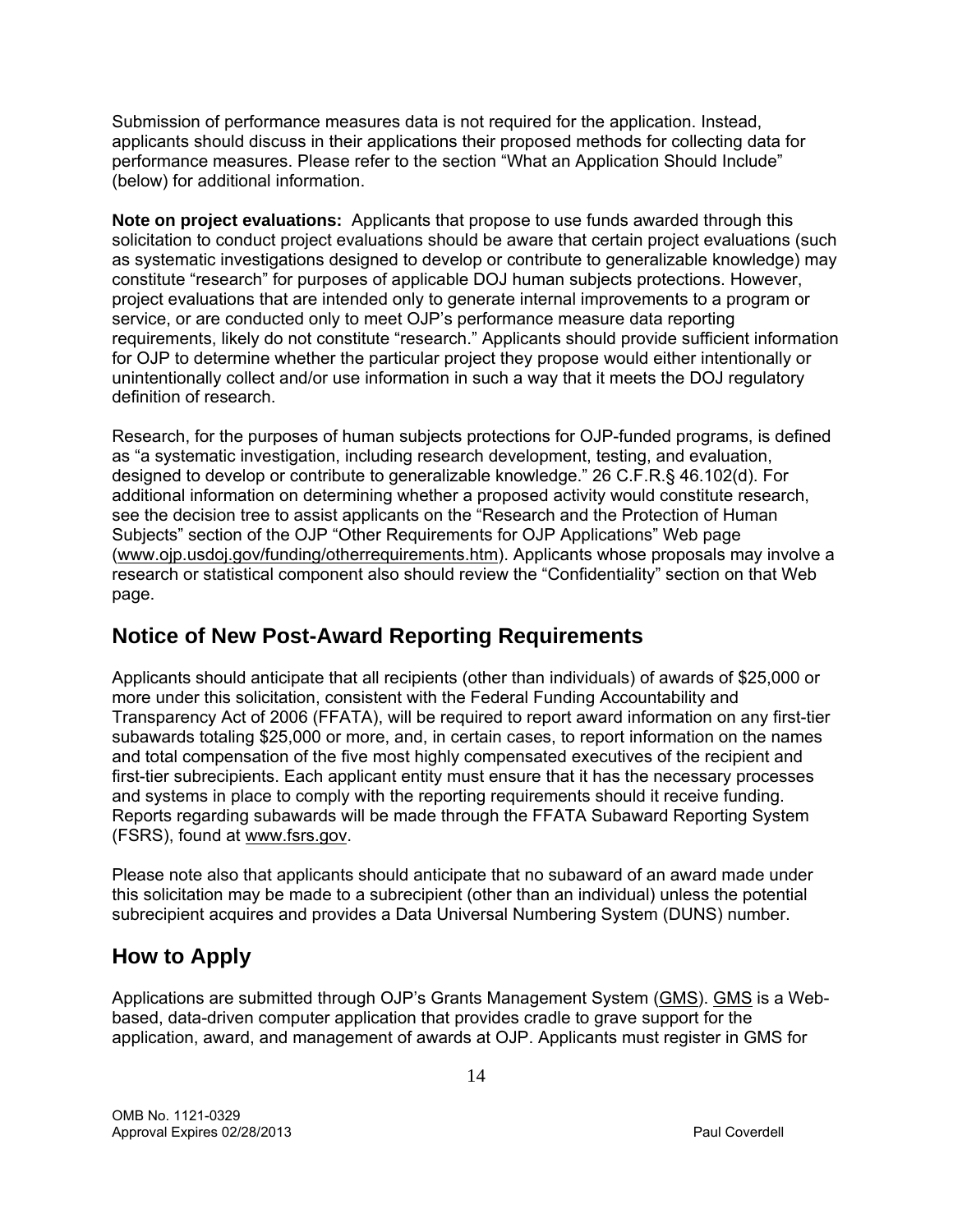each specific funding opportunity and should begin the process immediately to meet the GMS registration deadline, especially if this is the first time using the system. Complete instructions on how to register and submit an application in GMS can be found at [www.ojp.usdoj.gov/gmscbt/](http://www.ojp.usdoj.gov/gmscbt/). If the applicant experiences technical difficulties at any point during this process, please e-mail [GMS.HelpDesk@usdoj.gov](mailto:GMS.HelpDesk@usdoj.gov) or call 888–549–9901 (option 3), Monday – Friday from 6:00 a.m. to midnight eastern time, except federal holidays. OJP highly recommends that applicants start the registration process as early as possible to prevent delays in submitting an application package by the specified application deadline.

All applicants should complete the following steps:

- 1. **Acquire a DUNS number.** A DUNS number is required to submit an application in GMS. In general, the Office of Management and Budget requires that all applicants (other than individuals) for federal funds include a DUNS (Data Universal Numbering System) number in their application for a new award or renewal of an existing award. A DUNS number is a unique nine-digit sequence recognized as the universal standard for identifying and keeping track of entities receiving federal funds. The identifier is used for tracking purposes and to validate address and point of contact information for federal assistance applicants, recipients, and subrecipients. The DUNS number will be used throughout the grant life cycle. Obtaining a DUNS number is a free, one-time activity. Obtain a DUNS number by calling Dun and Bradstreet at 866–705–5711 or by applying online at www.dnb.com. Individuals are exempt from this requirement.
- 2. **Acquire or renew registration with the Central Contractor Registration (CCR) database.** OJP requires that all applicants (other than individuals) for federal financial assistance maintain current registrations in the Central Contractor Registration (CCR) database. The CCR database is the repository for standard information about federal financial assistance applicants, recipients, and subrecipients. Organizations that have previously submitted applications via Grants.gov are already registered with CCR, as it is a requirement for Grants.gov registration. Please note, however, that applicants must **update or renew their CCR registration annually** to maintain an active status. Information about CCR registration procedures can be accessed at [www.ccr.gov](http://www.ccr.gov/).
- 3. **Acquire a GMS username and password**. A new user must create a GMS profile by selecting the "First Time User" link under the sign-in box of the [GMS](https://grants.ojp.usdoj.gov/gmsexternal/login.do) home page. For more information on how to register in GMS, go to [www.ojp.usdoj.gov/gmscbt/.](http://www.ojp.usdoj.gov/gmscbt/)
- 4. **Verify the CCR registration in GMS.** OJP requests that all applicants verify their CCR registration in GMS. Once logged into GMS, please click the "CCR Claim" link on the left side of the default screen. Click the submit button to verify the CCR registration.
- 5. **Search for the funding opportunity on GMS.** After logging into GMS or completing the GMS profile for username and password, go to the "Funding Opportunities" link on the left side of the page. Please select "National Institute of Justice" and the "Paul Coverdell Forensic Science Improvement Grants Program."
- 6. **Register by selecting the "Apply Online" button associated with the solicitation title.** The search results from step 5 will display the solicitation title along with the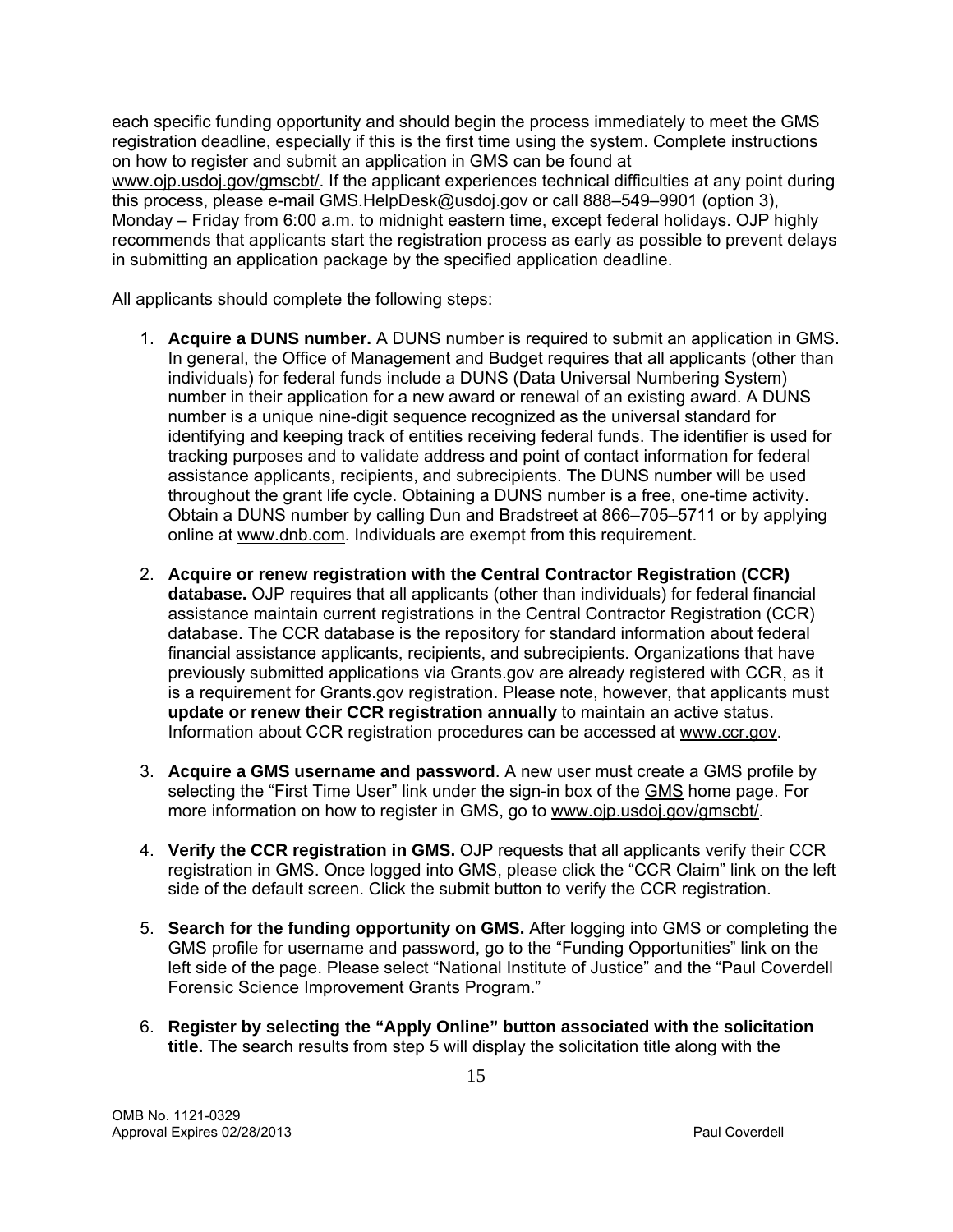registration and application deadlines for this funding opportunity. Please select the "Apply Online" button in the "Action" column to register for this solicitation and create an application in the system.

7. **Submit an application consistent with this solicitation by following the directions in GMS.** Once submitted, GMS will display a confirmation screen stating the submission was successful. **Important:** In some instances, an applicant must wait for GMS approval before submitting an application. Applicants are urged to submit the application **at least 72 hours prior** to the due date of the application.

**Note: OJP's Grants Management System (GMS) does not accept executable file types as application attachments**. These disallowed file types include, but are not limited to, the following extensions: ".com," ".bat," ".exe," ".vbs," ".cfg," ".dat," ".db," ".dbf," ".dll," ".ini," ".log," ".ora," ".sys," and ".zip."

#### **Experiencing Unforeseen GMS Technical Issues**

If an applicant experiences unforeseen GMS technical issues beyond the applicant's control that prevent submission of its application by the deadline, the applicant must contact NIJ staff **within 24 hours after the deadline** and request approval to submit its application. At that time, NIJ staff will instruct the applicant to submit specific information detailing the technical difficulties. The applicant must e-mail: a description of the technical difficulties, a timeline of submission efforts, the complete grant application, the applicant DUNS number, and GMS Help Desk tracking number(s) received. After the program office reviews all of the information submitted, and contacts the GMS Help Desk to validate the technical issues reported, OJP will contact the applicant to either approve or deny the request to submit a late application. If the technical issues reported cannot be validated, the application will be rejected as untimely.

To ensure a fair competition for limited discretionary funds, the following conditions are not valid reasons to permit late submissions: (1) failure to begin the registration process in sufficient time, (2) failure to follow GMS instructions on how to register and apply as posted on its Web site, (3) failure to follow all of the instructions in the OJP solicitation, and (4) technical issues experienced with the applicant's computer or information technology (IT) environment.

Notifications regarding known technical problems with GMS, if any, are posted at the top of the OJP funding Web page, [www.ojp.usdoj.gov/funding/solicitations.htm](http://www.ojp.usdoj.gov/funding/solicitations.htm).

## **What an Application Should Include**

This section describes what an application should include and sets out a number of elements. Applicants should anticipate that failure to submit an application that contains all of the specified elements may negatively affect the review of the application; and, should a decision be made to make an award, it may result in the inclusion of special conditions that preclude access to or use of award funds pending satisfaction of the conditions.

Moreover, applicants that request competitive funds should anticipate that some application elements are so critical that requests for competitive funds that are unresponsive to the scope of the solicitation, or that do not include **all four** certifications required by the Coverdell law, a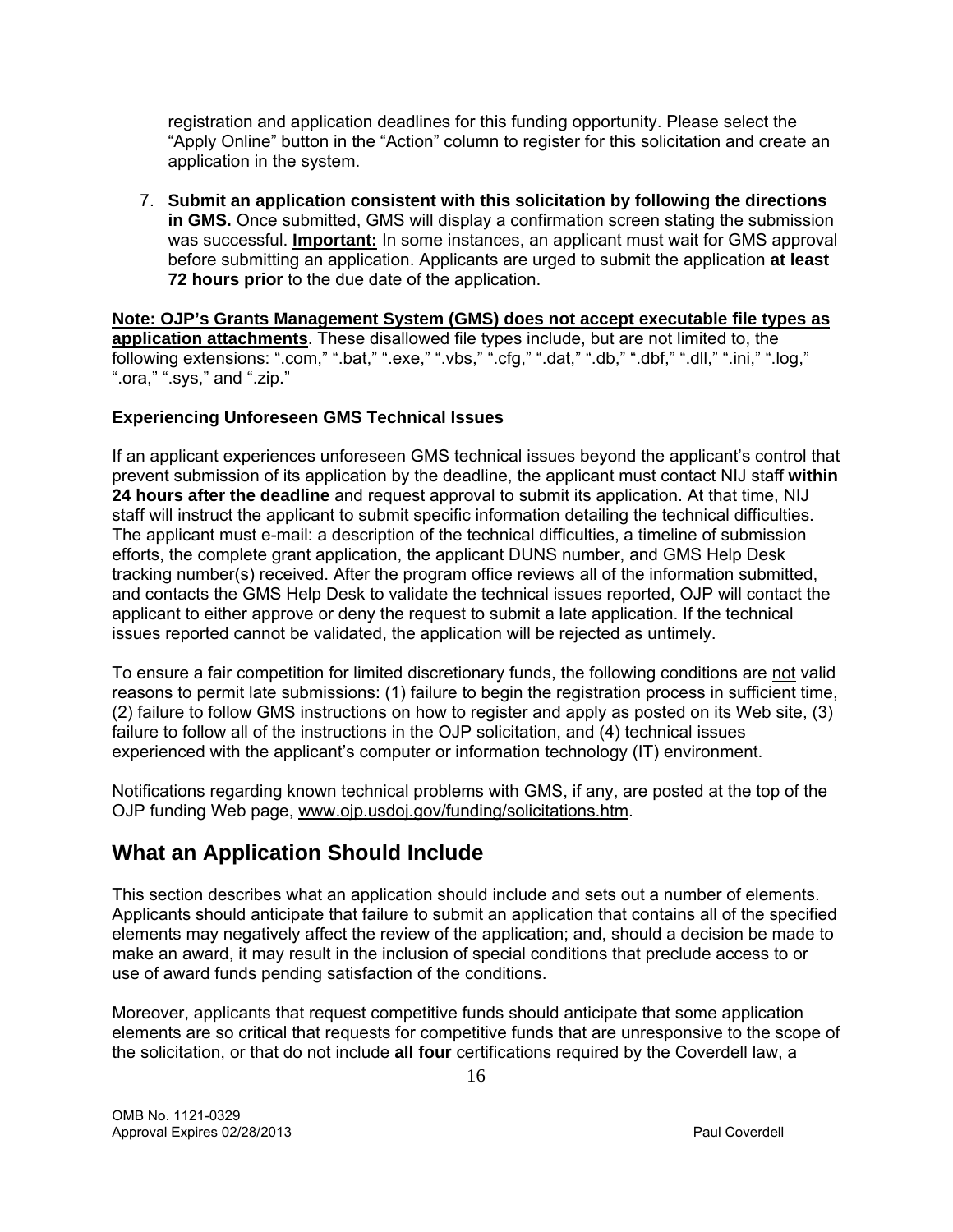program narrative, and a budget detail worksheet including a budget narrative will neither proceed to peer review nor receive further consideration. (Requests for competitive funds from States must clearly differentiate between the information on program narrative and budget provided for the request for competitive funds and the information provided for the request for "base" funds.)

OJP strongly recommends use of appropriately descriptive file names (e.g., "Program Narrative," "Budget Detail Worksheet and Budget Narrative," "Timelines," "Memoranda of Understanding," "Resumes") for all attachments. OJP recommends that resumes be included in a single file.

#### **1. Information to Complete the Application for Federal Assistance (SF-424)**

The SF-424 is a standard form required for use as a cover sheet for submission of preapplications, applications, and related information. Grants.gov and GMS take information from the applicant's profile to populate the fields on this form.

#### **2. Program Narrative**

The program narrative should include:

- − Cover page
- − Abstract (not to exceed 600 words)
- − Table of contents
- − Main body

The main body of the program narrative should address the project objectives, the expected results, and the implementation approach.

#### **a. Formula (base) applications**

• **State (base) applicants:** The program narrative must specifically describe the manner in which Coverdell grant funds will be used to carry out the State plan to improve the quality and/or timeliness of forensic science or medical examiner services over current operations. (Reduction of forensic analysis backlogs is considered an improvement in timeliness of services.) States are expected to consider the needs of laboratories operated by units of local government as well as those operated by the State.

If grant funds are requested for costs of a new facility, the program narrative must specifically describe the new facility to be constructed and the estimated costs of that facility.

#### **b. Requests for competitive funds**

The main body of the program narrative for a request for competitive funds should describe the project in depth. The following sections should be included as part of the main body of a program narrative: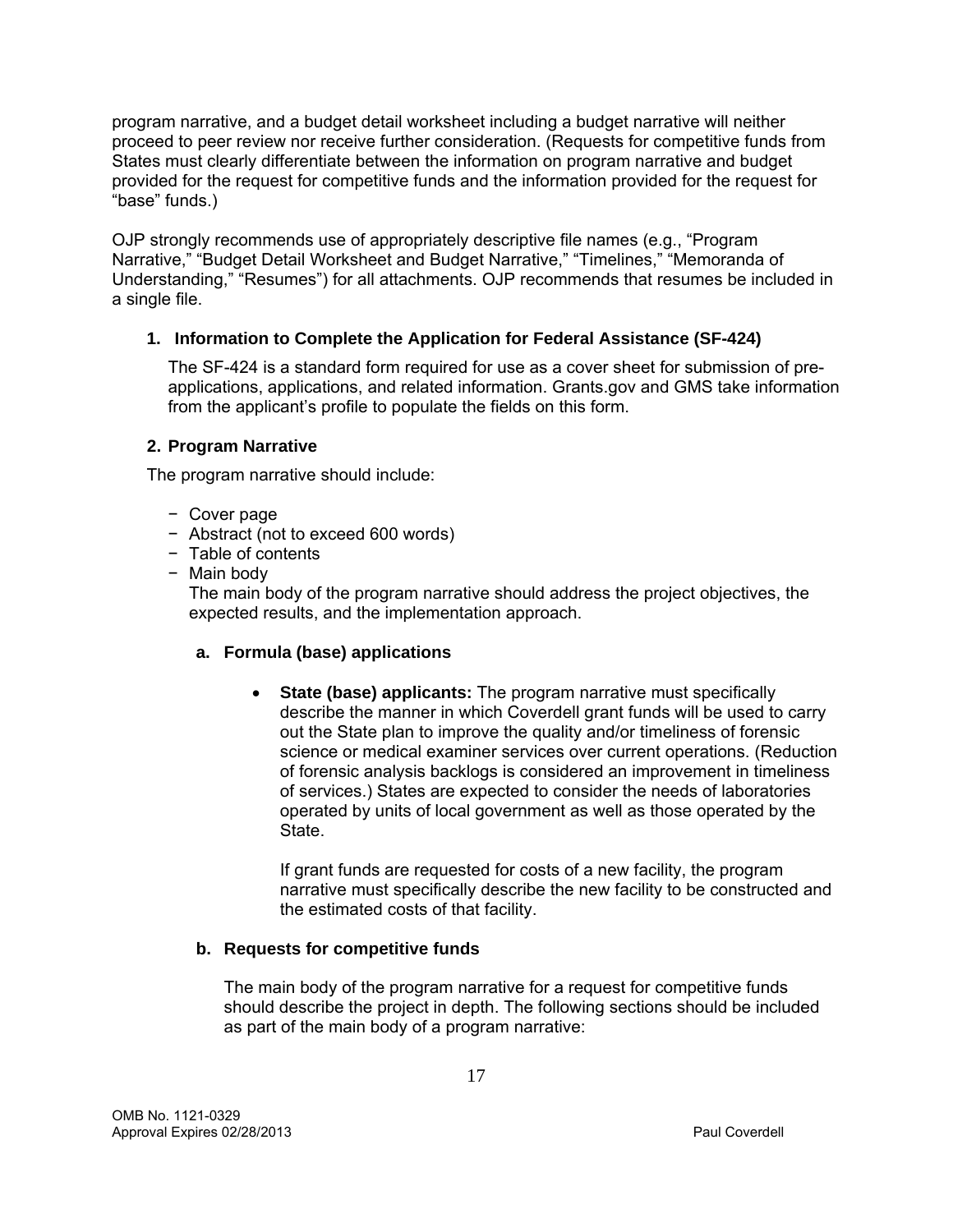- − Statement of the Problem.
- − Project/Program Design and Implementation.
- − Capabilities/Competencies.
- − Impact/Outcomes and Evaluation.
- − Other / Part 1 violent crimes data (see page 23).
	- **State (base/competitive) applicants:** A State that seeks competitive funds in addition to base funds should include a **separate** program narrative (as well as a separate proposed budget detail worksheet, including a budget narrative), which should describe how competitive funds will be used to support improvements in forensic science or medical examiner services **above and beyond** the improvements it will accomplish with its estimated amount of base funds. As noted earlier, existing resources and current needs will be considered in awarding competitive funds and should be addressed in any request for competitive funds. Requests for competitive funds should specify the dollar amount requested, which should not exceed \$175,000.

If grant funds are requested for costs of a new facility, the program narrative must specifically describe the new facility to be constructed and the estimated costs of that facility.

Any State application for funding **MUST** be submitted by the Coverdell SAA (see list of SAAs on the OJP Web site at [www.ojp.usdoj.gov/saa/index.htm](http://www.ojp.usdoj.gov/saa/index.htm)). When applying for competitive funds, SAA's should consult with all interested State agencies to prepare an application for competitive funds. No more than one application for competitive funds per State (SAA) will be funded.

• **Unit of local government:** The program narrative must specifically describe the manner in which Coverdell grant funds will be used to carry out the unit of local government plan to improve the quality and/or timeliness of forensic science or medical examiner services over current operations. (Reduction of forensic analysis backlogs is considered an improvement in timeliness of services.) Existing resources and current needs will be considered in awarding competitive funds and should be addressed in any request for competitive funds. Requests for competitive funds should specify the dollar amount requested, which should not exceed \$175,000.

If grant funds are requested for costs of a new facility, the program narrative must specifically describe the new facility to be constructed and the estimated costs of that facility.

All interested components of a unit of local government should be consulted before preparing an application for competitive funds. No more than one application for competitive funds per unit of local government will be funded.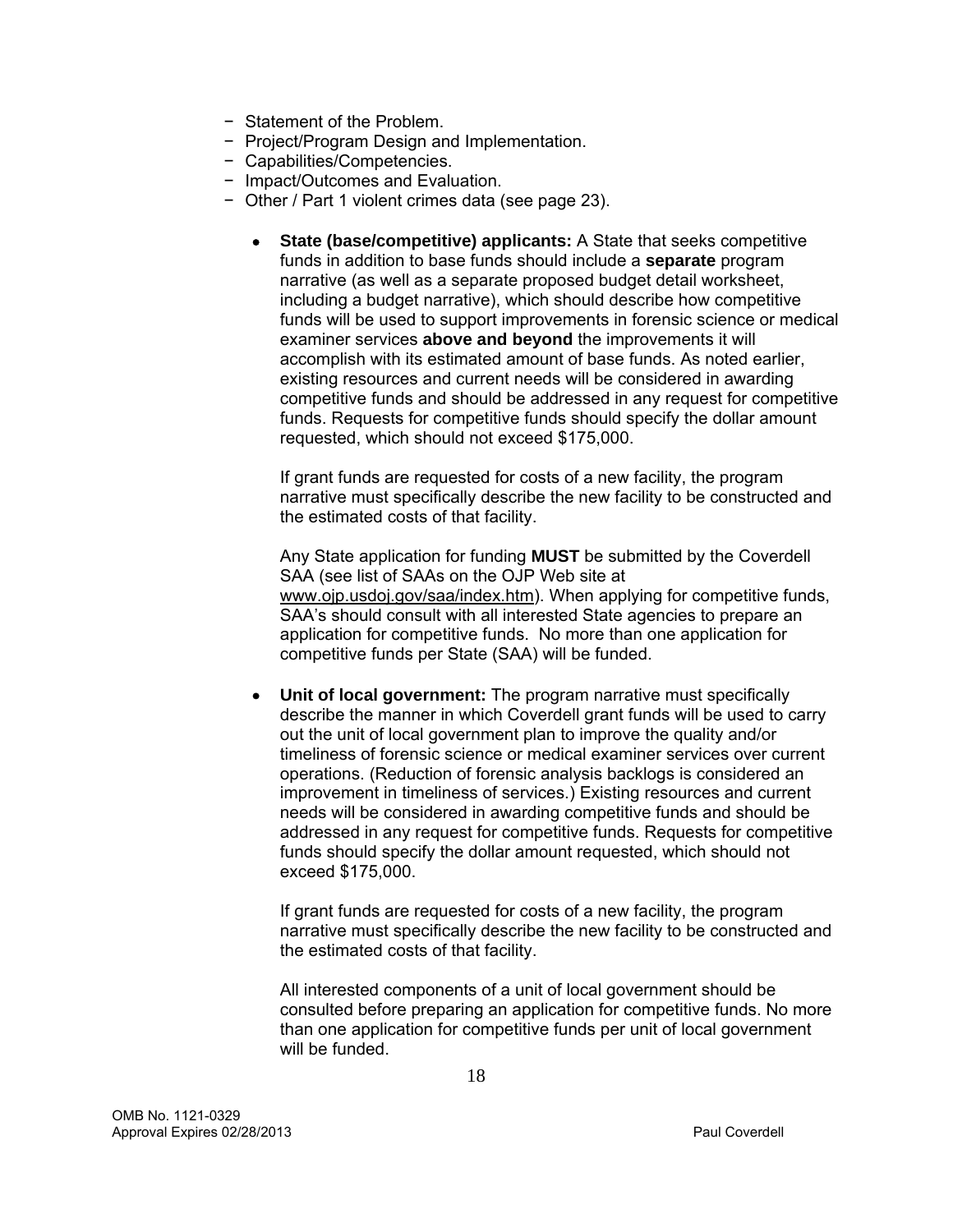The program narrative section for a request for competitive funds should not exceed 20 double-spaced pages in 12-point font with 1-inch margins. Abstract, table of contents, charts, figures, appendices, and government forms do not count toward the 20-page limit for the narrative section.

If the program narrative for a request for competitive funds fails to comply with these length-related restrictions, noncompliance may be considered in peer review and in final award decisions.

#### **3. External Investigations Attachment to the Program Narrative**

• All applicants are to provide—as an attachment to the program narrative—the name(s) of the existing "government entity" (or entities) that is the subject of the certification (see Appendix 2) that—

A government entity exists and an appropriate process is in place to conduct independent external investigations into allegations of serious negligence or misconduct substantially affecting the integrity of the forensic results committed by employees or contractors of any forensic laboratory system, medical examiner's office, coroner's office, law enforcement storage facility, or medical facility in the State that will receive a portion of the grant amount.

• Appendix 3 includes a template for this attachment. Please note that funds **will not be made available** to applicant agencies that fail to provide the necessary information.

#### **4. Plan for Collecting the Data Required for This Solicitation's Performance Measures**

Submission of performance measures data is not required for the application. Performance measures are included as an alert that successful applicants will be required to submit specific data to NIJ as part of their reporting requirements. For the application ("base" and/or competitive), the applicant should indicate an understanding of these requirements and discuss how the applicant will gather the required data, should the applicant receive funding.

#### **5. Budget Detail Worksheet and Budget Narrative**

#### **a. Budget Detail Worksheet**

A sample Budget Detail Worksheet can be found at [www.ojp.gov/funding/forms/budget\\_detail.pdf.](http://www.ojp.gov/funding/forms/budget_detail.pdf) If the budget is submitted in a different format, the budget categories listed in the sample budget worksheet should be included.

For questions pertaining to budget and examples of allowable and unallowable costs, please see the OJP Financial Guide at [www.ojp.usdoj.gov/financialguide/index.htm](http://www.ojp.usdoj.gov/financialguide/index.htm)*.*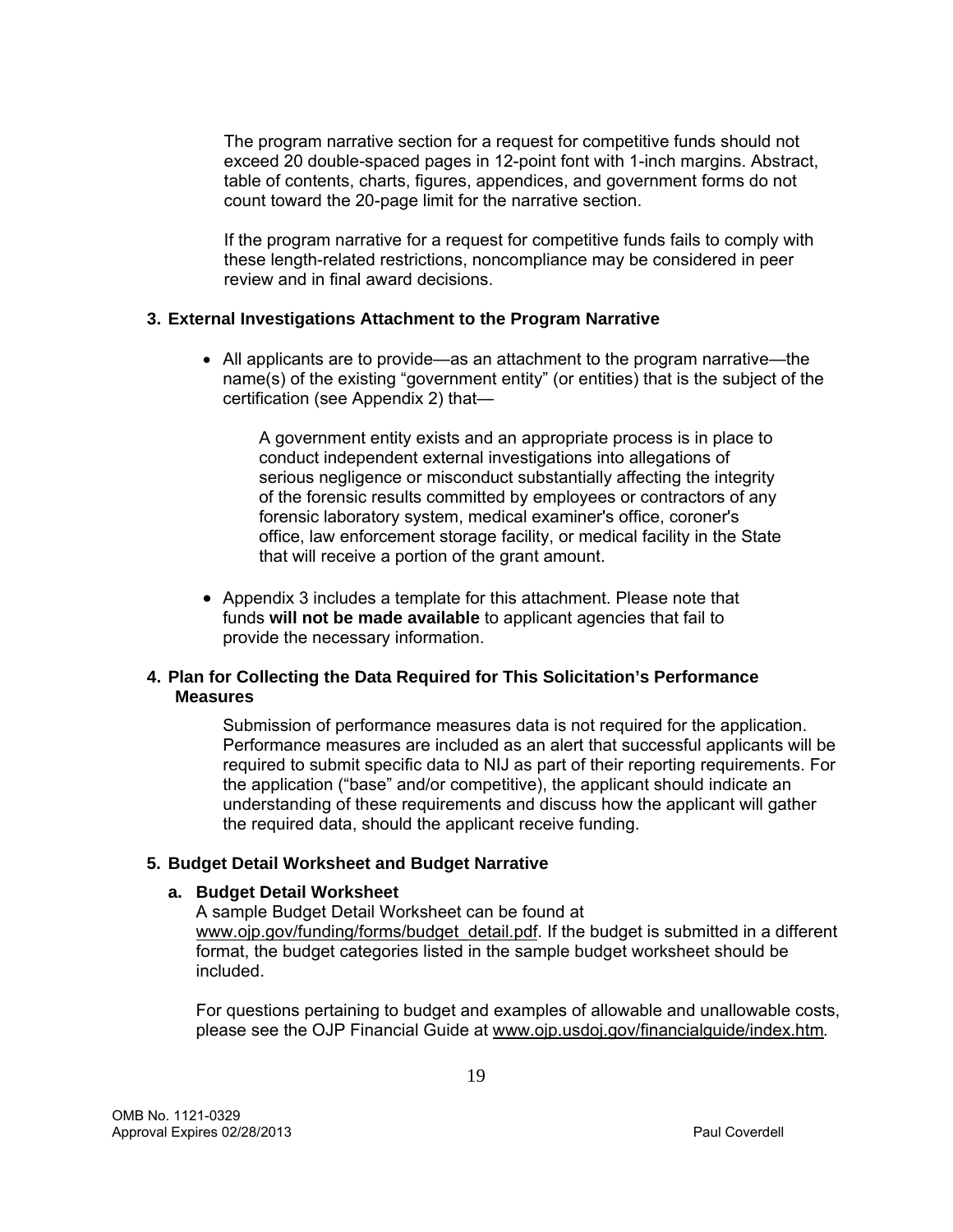#### **b. Budget Narrative**

The Budget Narrative should thoroughly and clearly describe every category of expense listed in the Budget Detail Worksheet. The narrative should be mathematically sound and correspond with the information and figures provided in the Budget Detail Worksheet. The narrative should explain how all costs were estimated and calculated and how they are relevant to the completion of the proposed project. The narrative may include tables for clarification purposes but need not be in a spreadsheet format. As with the Budget Detail Worksheet, the Budget Narrative should be broken down by year.

**Note:** As indicated earlier, State applicants that request both "base" and competitive funds should include a **separate** budget detail worksheet including budget narrative for each component of the application.

#### **6. Indirect Cost Rate Agreement** (if applicable)

Indirect costs are allowed only if the applicant has a federally approved indirect cost rate. (This requirement does not apply to units of local government.) A copy of the rate approval should be attached. If the applicant does not have an approved rate, one can be requested by contacting the applicant's cognizant Federal agency, which will review all documentation and approve a rate for the applicant organization or, if the applicant's accounting system permits, costs may be allocated in the direct cost categories. If DOJ is the cognizant Federal agency, obtain information needed to submit an indirect cost rate proposal at [www.ojp.usdoj.gov/financialguide/part3/part3chap17.htm](http://www.ojp.usdoj.gov/financialguide/part3/part3chap17.htm).

#### **7. Additional Attachments**

#### **Coverdell Statutory Certifications**

As described above in the "Eligibility" section, the Coverdell law provides that, to request a grant, each applicant **must** submit **four** certifications specific to the Coverdell Program. A certification may only be completed by an official familiar with its requirements and authorized to certify on behalf of the applicant agency (i.e., the agency applying directly to NIJ). Templates for the statutory certifications appear in Appendix 2. (Note that there are two versions of the first template—one for State applicants, the other for applicant units of local government.) **All four** certifications **must** be completed using these templates. Certifications made on behalf of subrecipients of award funds rather than certifications made on behalf of the agency applying directly to NIJ—are **not** acceptable to satisfy the certification requirements.

The four required Coverdell statutory certifications are as follows—

- 1. Certification as to Plan for Forensic Science Laboratories—Application From a State **or** Certification as to Plan for Forensic Science Laboratories— Application From a Unit of Local Government.
- 2. Certification as to Generally Accepted Laboratory Practices and Procedures.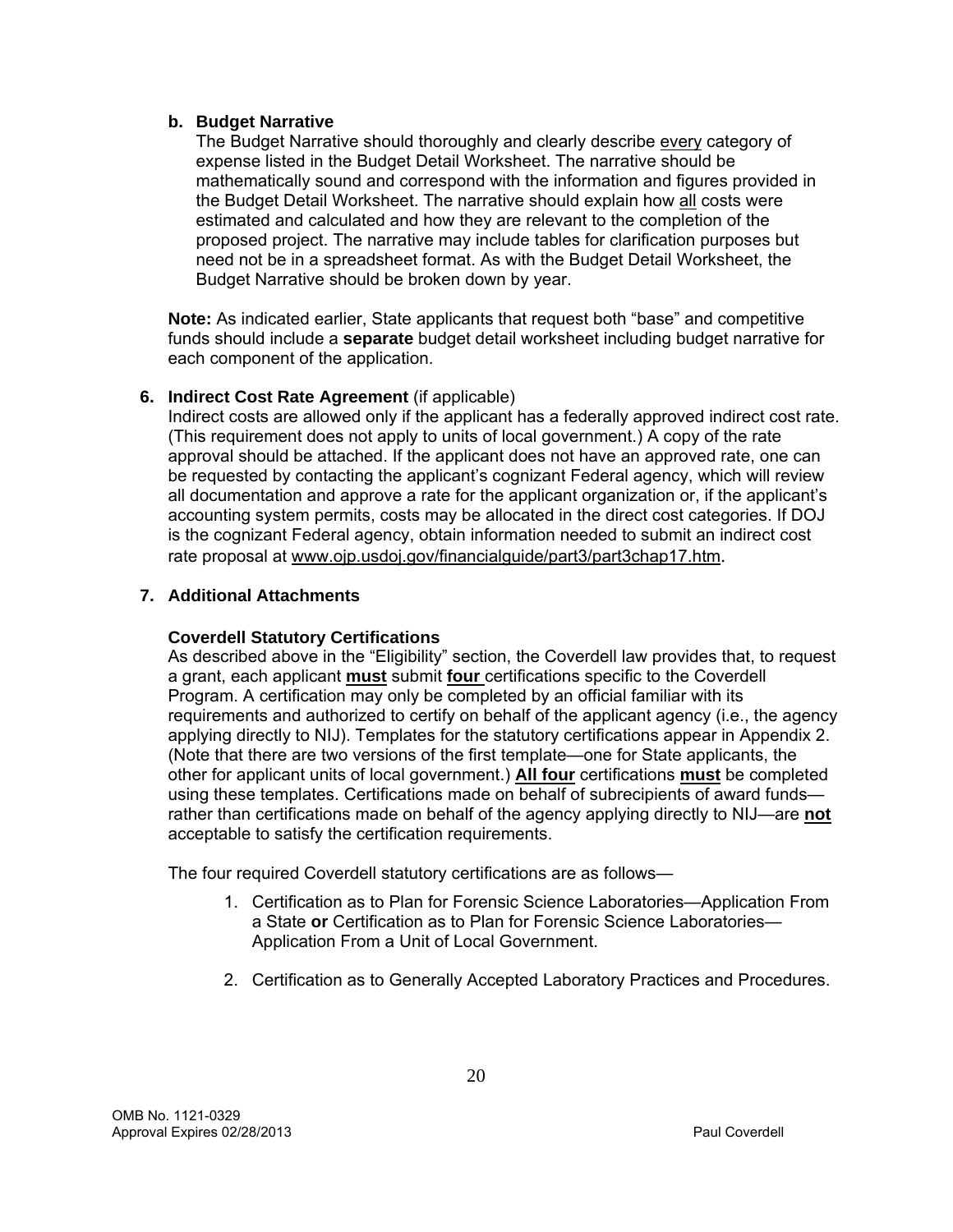- 3. Certification as to Use of Funds for New Facilities.
- 4. Certification as to External Investigations.

**Please note:** Specific information and guidance with respect to the "Certification as to External Investigations" is provided above, under "Eligibility." Certifying officials must read and review this information and guidance prior to executing the certification.

#### **8. Other Standard Forms**

Additional forms that may be required in connection with an award are available on OJP's funding page at [www.ojp.usdoj.gov/funding/forms.htm](http://www.ojp.usdoj.gov/funding/forms.htm). For successful applicants, receipt of funds may be contingent upon submission of all necessary forms. Please note in particular the following forms.

- a. [Certifications Regarding Lobbying; Debarment, Suspension and Other](http://www.ojp.usdoj.gov/funding/forms/certifications.pdf) [Responsibility Matters; and Drug-Free Workplace Requirements](http://www.ojp.usdoj.gov/funding/forms/certifications.pdf) (required to be submitted in GMS prior to the receipt of any award funds).
- b. [Disclosure of Lobbying Activities](http://www.ojp.usdoj.gov/funding/forms/disclosure.pdf) (required for any applicant that expends any funds for lobbying activities; this form must be downloaded, completed, and then uploaded).
- c. [Accounting System and Financial Capability Questionnaire](http://www.ojp.usdoj.gov/funding/forms/financial_capability.pdf) (required for any applicant other than an individual that is a non-governmental entity and that has not received any award from OJP within the past 3 years; this form must be downloaded, completed, and then uploaded).
- d. [Standard Assurances](http://www.ojp.usdoj.gov/funding/forms/std_assurances.pdf) (required to be submitted in GMS prior to the receipt of any award funds).

## **Selection Criteria**

#### **Base funds and minimum awards**

Subject to the availability of appropriated funds, States that satisfy the specific requirements (including eligibility requirements) outlined in this announcement, the general requirements for NIJ and OJP grants, and all other applicable legal requirements, may expect to be awarded "base" funds or minimum awards determined in accordance with the Coverdell law.

#### **Requests for competitive funding**

Each criterion is weighted according to the percentage listed below.

**Statement of the Problem** (Understanding of the problem and its importance)—15%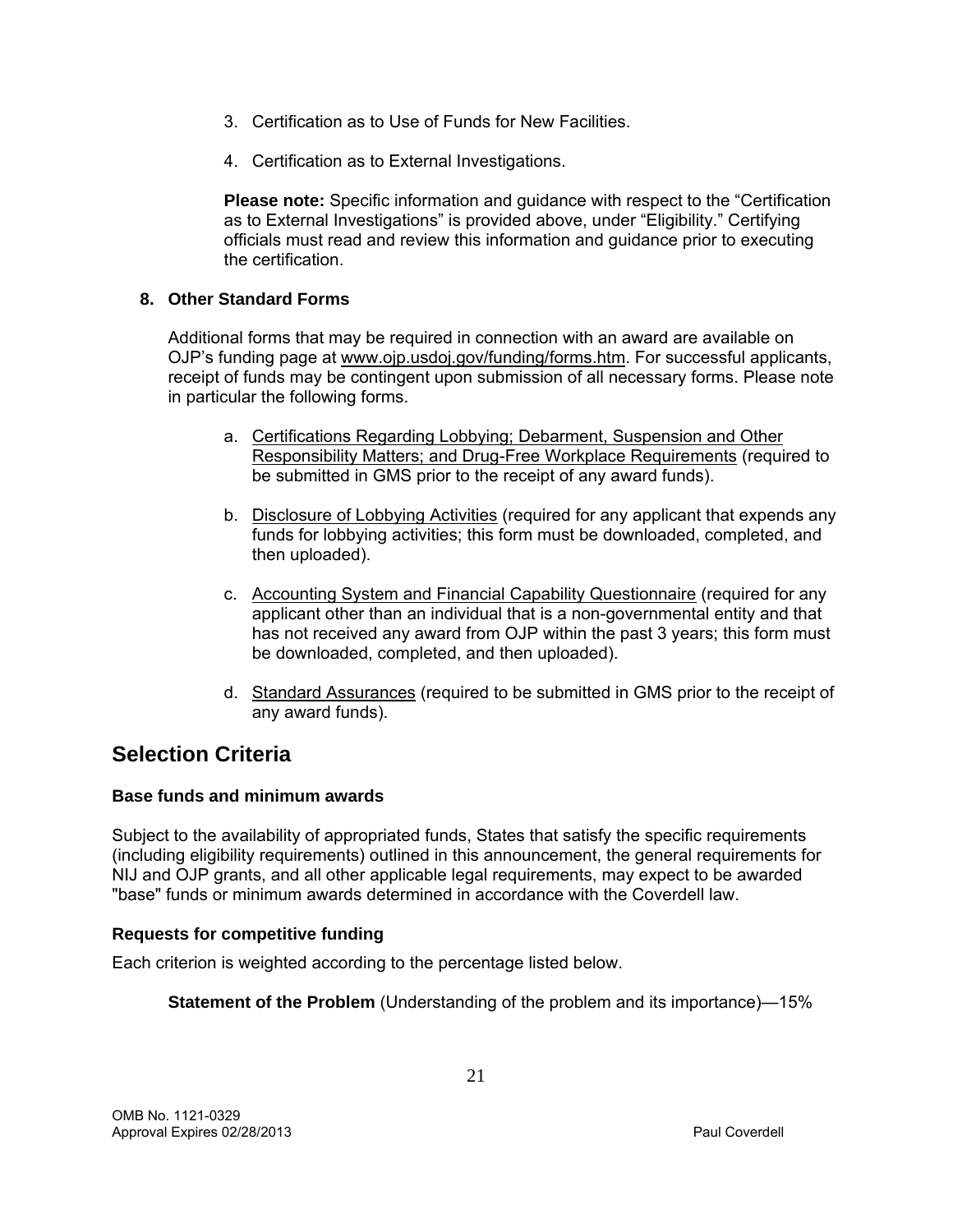**Project/Program Design and Implementation** (Quality and technical merit)—15%

- 1. Soundness of the approach to reduce and/or eliminate a backlog.
- 2. Soundness of the approach to improve the quality of forensic services.
- 3. Soundness of the approach to train and employ forensic personnel to eliminate a backlog and increase capacity.
- 4. Innovation and creativity in the approach to reducing and/or eliminating a backlog and increasing capacity.
- 5. Feasibility of the proposed project and awareness of pitfalls.

**Capabilities/Competencies** (Capabilities, demonstrated productivity, and experience of applicants)—10%

- 1. Adequacy of the plan to manage the project, including how various tasks are subdivided and resources are used.
- 2. Successful past performance on NIJ grants and contracts (when applicable).
- 3. Demonstrated ability of the organization to manage the effort.

#### **Budget**—25%

- 1. Total cost of the project relative to the perceived benefit.
- 2. Use of existing resources to conserve costs.
- 3. Cost effectiveness of proposed activities applicable to backlog reduction and/or timeliness of forensic science or medical examiner services.
- 4. Cost effectiveness of proposed activities applicable to improvement in the quality of forensic science or medical examiner services.
- 5. Cost effectiveness of education and training as related to quality and/or timeliness of forensic science or medical examiner services.

**Impact/Outcomes and Evaluation** (Relevance to policy and practice)—30%

- 1. Improvement in Quality and Timeliness
	- a. Anticipated reduction in backlog.
	- b. Anticipated improvement in quality and timeliness of forensic results.
	- c. Anticipated benefit of education and training to reduce backlog and improve quality and timeliness of results.
	- d. Planned steps to achieve accreditation to positively impact quality and/or timeliness of forensic results.
- 2. Anticipated Impact of Eligible Project Activities
	- a. *Personnel*: If applicable, anticipated impact of requested personnel resources (e.g., overtime) on improvement in quality and/or timeliness of forensic science or medical examiner services.
	- b. *Equipment/Supplies*: If applicable, anticipated impact of requested equipment and supplies on improvement in quality and/or timeliness of forensic science or medical examiner services.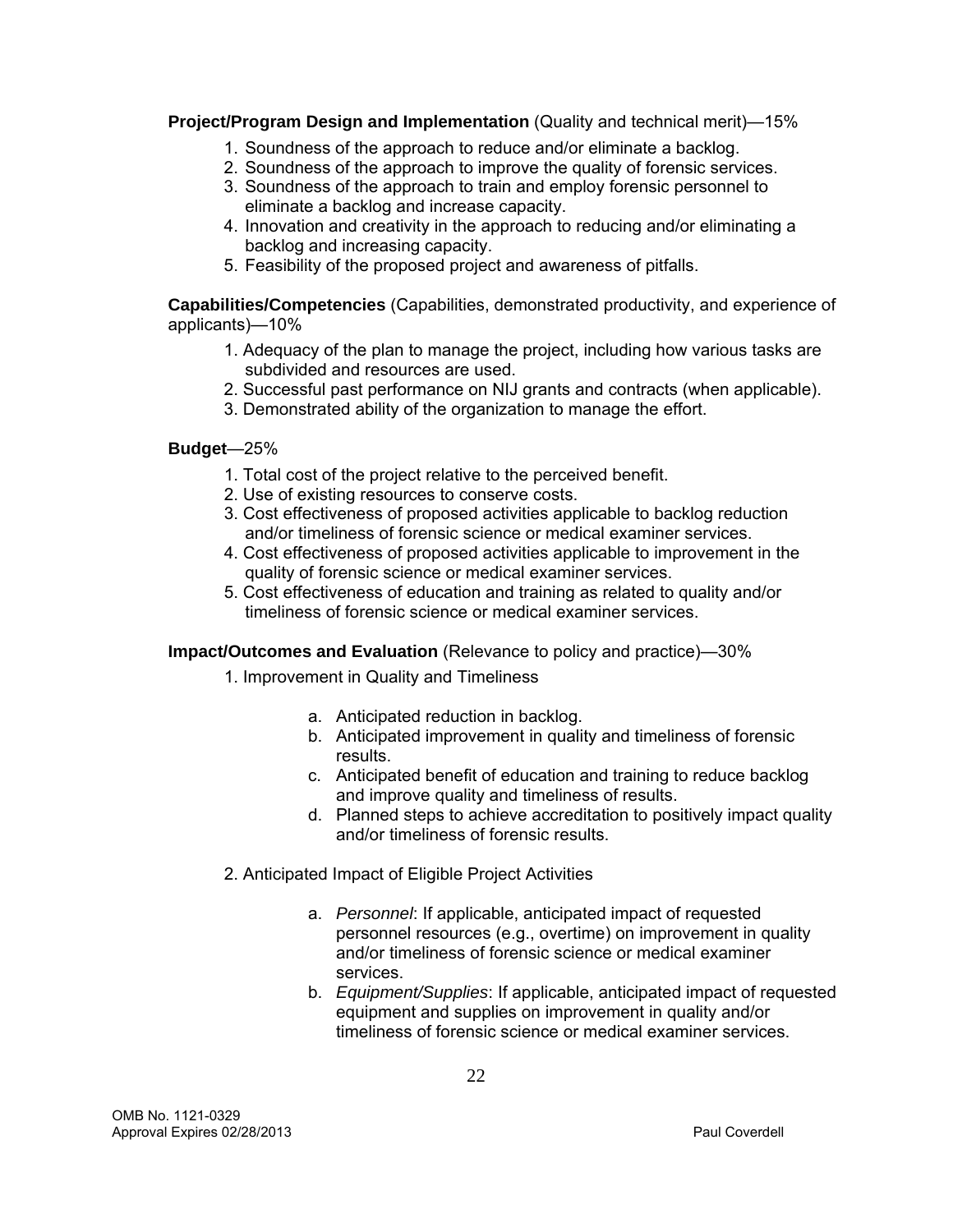- c. *Computerization*: If applicable, anticipated impact of requested computerization on improvement in quality and/or timeliness of forensic science or medical examiner services.
- d. *Renovation/Construction of Facilities*: If applicable, anticipated impact of proposed action on improvement in quality and/or timeliness of forensic science or medical examiner services.

 3. Demonstrated plan for collection of the performance measure data as described in the solicitation.

**Other**—5%

Average annual number of Part I violent crimes reported to the Federal Bureau of Investigation for calendar years 2007, 2008, and 2009.

### **Review Process**

OJP is committed to ensuring a fair and open process for awarding grants. NIJ reviews the application to make sure that the information presented is reasonable, understandable, measurable, and achievable, as well as consistent with the solicitation.

Peer reviewers will review requests for competitive funds submitted under this solicitation that meet basic minimum requirements. NIJ may use either internal peer reviewers, external peer reviewers, or a combination to review these requests under this solicitation. An external peer reviewer is an expert in the field of the subject matter of a given solicitation who is NOT a current U.S. Department of Justice employee. An internal reviewer is a current U.S. Department of Justice employee who is well-versed or has expertise in the subject matter of this solicitation. Eligible requests for competitive funds will be evaluated, scored, and rated by a peer review panel. Peer reviewers' ratings and any resulting recommendations are advisory only. In addition to peer review ratings, considerations for award recommendations and decisions may include, but are not limited to, underserved populations, geographic diversity, strategic priorities, past performance, and available funding.

When appropriate, the Office of the Chief Financial Officer (OCFO), in consultation with NIJ, conducts a financial review of requests for competitive funds to evaluate the fiscal integrity and financial capability of applicants; examines proposed costs to determine if the budget detail worksheet and budget narrative accurately explain project costs; and determines whether costs are reasonable, necessary, and allowable under applicable Federal cost principles and agency regulations.

Absent explicit statutory authorization or written delegation of authority to the contrary, all final award decisions will be made by the Assistant Attorney General (AAG). With respect to requests for competitive funds, the AAG may also give consideration to factors including, but not limited to, underserved populations, geographic diversity, strategic priorities, past performance, and available funding when making awards.

#### *All awards are subject to the availability of appropriated funds and to any modifications or additional requirements that may be imposed by law.*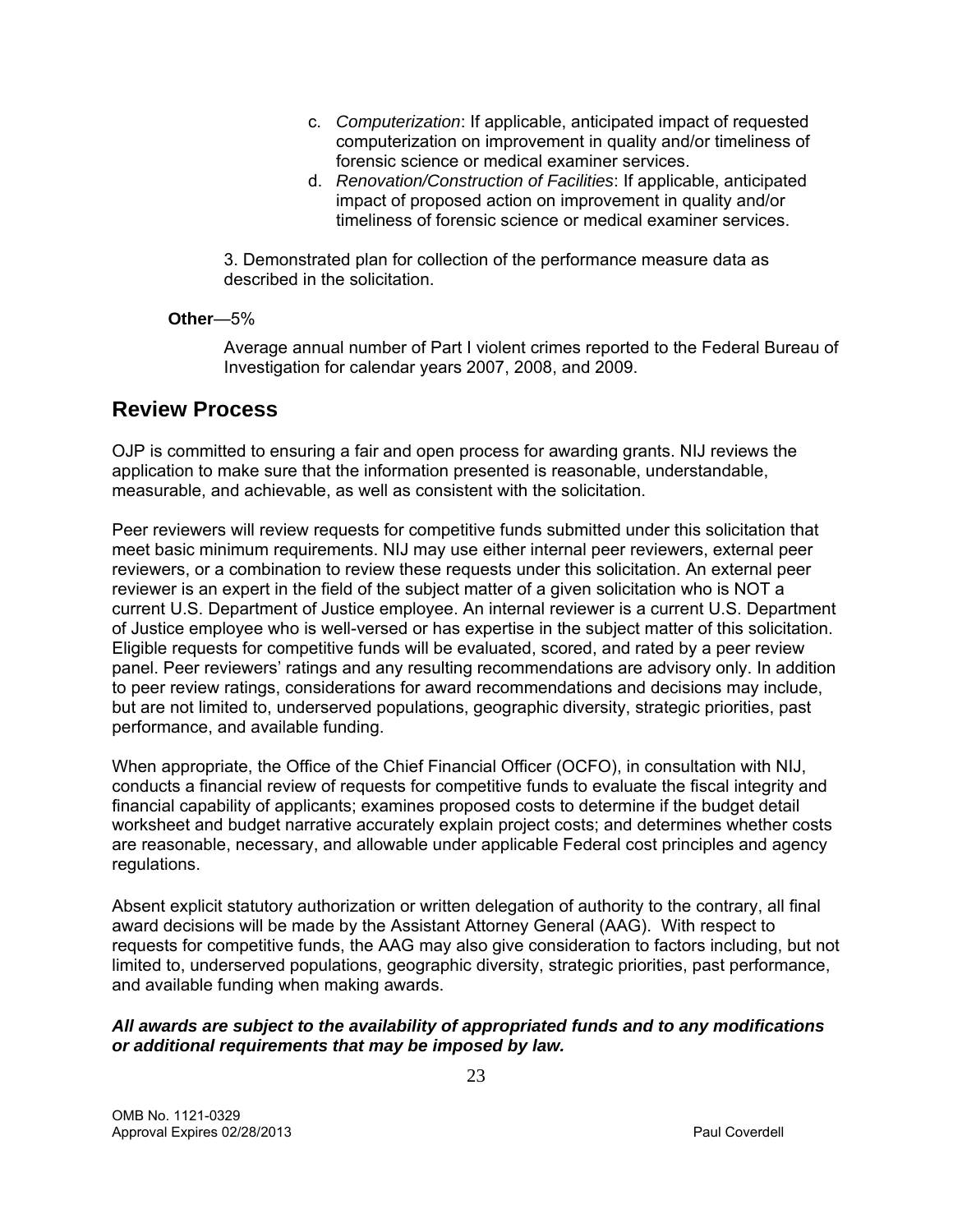# **Additional Requirements**

Applicants selected for awards must agree to comply with additional legal requirements upon acceptance of an award. OJP strongly encourages applicants to review the information pertaining to these additional requirements prior to submitting an application. Additional information for each requirement can be found at [www.ojp.usdoj.gov/funding/other\\_requirements.htm.](http://www.ojp.usdoj.gov/funding/other_requirements.htm)

- [Civil Rights Compliance](http://www.ojp.usdoj.gov/about/ocr/statutes.htm)
- Faith-Based and Other Community Organizations
- Confidentiality
- Research and the Protection of Human Subjects
- Anti-Lobbying Act
- Financial and Government Audit Requirements
- National Environmental Policy Act (NEPA)
- DOJ Information Technology Standards (if applicable)
- Single Point of Contact Review
- Non-Supplanting of State or Local Funds
- Criminal Penalty for False Statements
- Compliance with [Office of Justice Programs Financial Guide](http://www.ojp.usdoj.gov/financialguide/index.htm)
- Suspension or Termination of Funding
- Nonprofit Organizations
- For-profit Organizations
- Government Performance and Results Act (GPRA)
- Rights in Intellectual Property
- Federal Funding Accountability and Transparency Act (FFATA) of 2006
- Awards in Excess of \$5,000,000 Federal Taxes Certification Requirement
- Active CCR Registration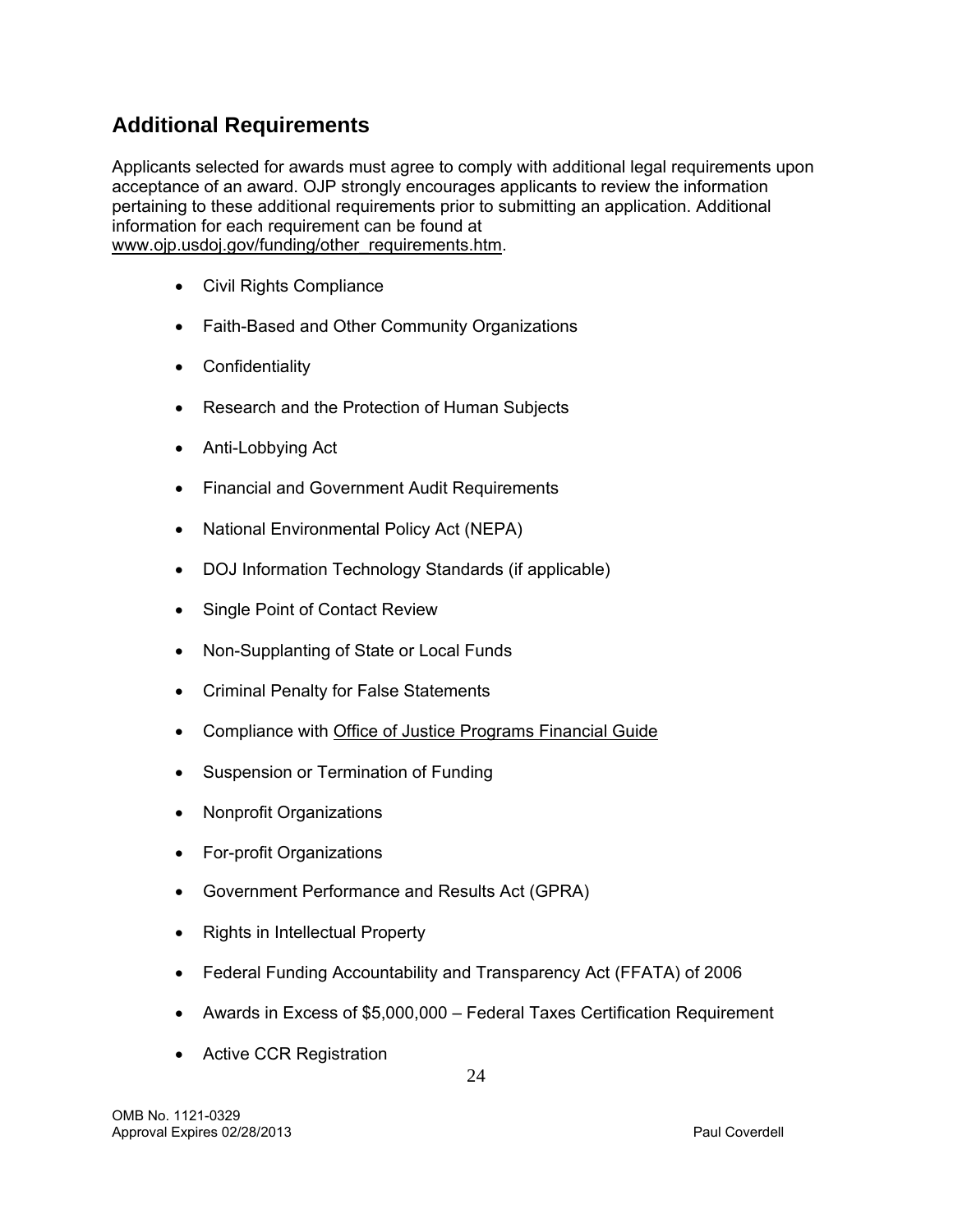# **Reporting**

If a proposal is funded, the award recipient will be required to submit several reports and other materials, including:

Each grantee under the Coverdell program must submit semiannual progress reports, quarterly financial status reports, and, if applicable, an annual audit report in accordance with Office of Management and Budget Circular A–133. In addition, Coverdell grantees must submit a final report that must, among other things, (1) include a summary and assessment of the program carried out with FY 2011 grant funds, (2) identify the number and type of cases accepted during the FY 2011 award period by the forensic laboratory or laboratories that received FY 2011 grant funds, and (3) cite the specific improvements in the quality and/or timeliness of forensic science and medical examiner services (including any reduction in forensic analysis backlog) that occurred as a direct result of the FY 2011 grant award. Future awards and fund drawdowns may be withheld if reports are delinquent.

*In addition, as noted earlier under "Eligibility," for each fiscal year of an award, recipients will be required to report to the National Institute of Justice on an annual basis—* 

*1) the number and nature of any allegations of serious negligence or misconduct substantially affecting the integrity of forensic results;* 

*2) information on the referrals of such allegations (e.g., the government entity or entities to which referred, the date of referral);* 

 *3) the outcome of such referrals (if known as of the date of the report); and* 

 *4) if any such allegations were not referred, the reason(s) for the non-referral.* 

*Payments to recipients (including payments under future awards) may be withheld if the required information is not submitted on a timely basis.* 

*The highest standards of integrity in the practice of forensic science are critical to the enhancement of the administration of justice. We assume that recipients (and subrecipients) of Coverdell funds will make use of the process referenced in their certification as to external investigations and will refer allegations of serious negligence or misconduct substantially affecting the integrity of forensic results to government entities with an appropriate process in place to conduct independent external investigations, such as the government entities identified in the grant application.*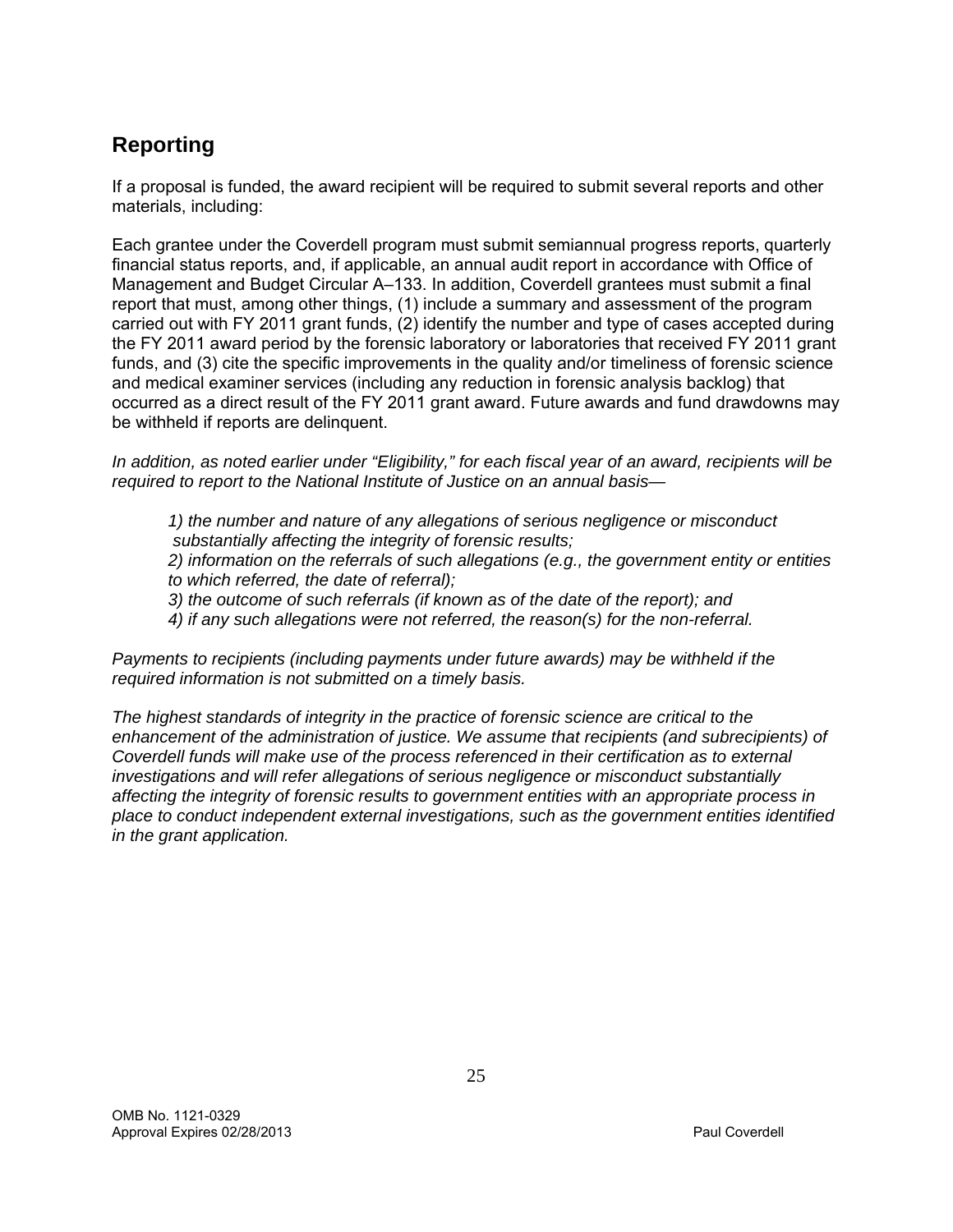### **Application Checklist**

Paul Coverdell Forensic Science Improvement Grants Program

This application checklist has been created to assist in developing an application.

#### **Eligibility Requirement:**

\_\_\_\_\_ Coverdell Statutory Certifications (see pages 3–8 and 19–20)

- \_\_\_\_ Certification as to Plan for Forensic Science Laboratories—Application From a State **or** Certification as to Plan for Forensic Science Laboratories—Application From a Unit of Local Government
- \_\_\_\_ Certification as to Generally Accepted Laboratory Practices and Procedures
- \_\_\_\_ Certification as to Use of Funds for New Facilities
- \_\_\_\_ Certification as to External Investigations

#### **What an Application Should Include:**

- Application for Federal Assistance (SF–424) (see page 17)
- Program Narrative(s) (see page 17)
- $\equiv$  External Investigations Attachment to the Program Narrative (see page 19)
- \_\_\_\_\_ Plan for Collecting the Data for this Solicitation's Performance Measures (see page 19)
- \_\_\_\_\_ Budget Detail Worksheet(s) (see page 19)
- \_\_\_\_\_ Budget Narrative(s) (see page 20)
- \_\_\_\_\_ Indirect Cost Rate Agreement (if applicable) (see page 20)
- \_\_\_\_\_ Program Narrative/Abstract Format: (see page 17)
	- \_\_\_\_\_ Double-spaced
	- \_\_\_\_\_ 12-point standard font
	- 1" standard margins

Narrative for competitive funds request (if any) is 20 pages or less

- Other Standard Forms as applicable (see page 21), including:
- Disclosure of Lobbying Activities (if applicable)
	- Accounting System and Financial Capability Questionnaire (if applicable)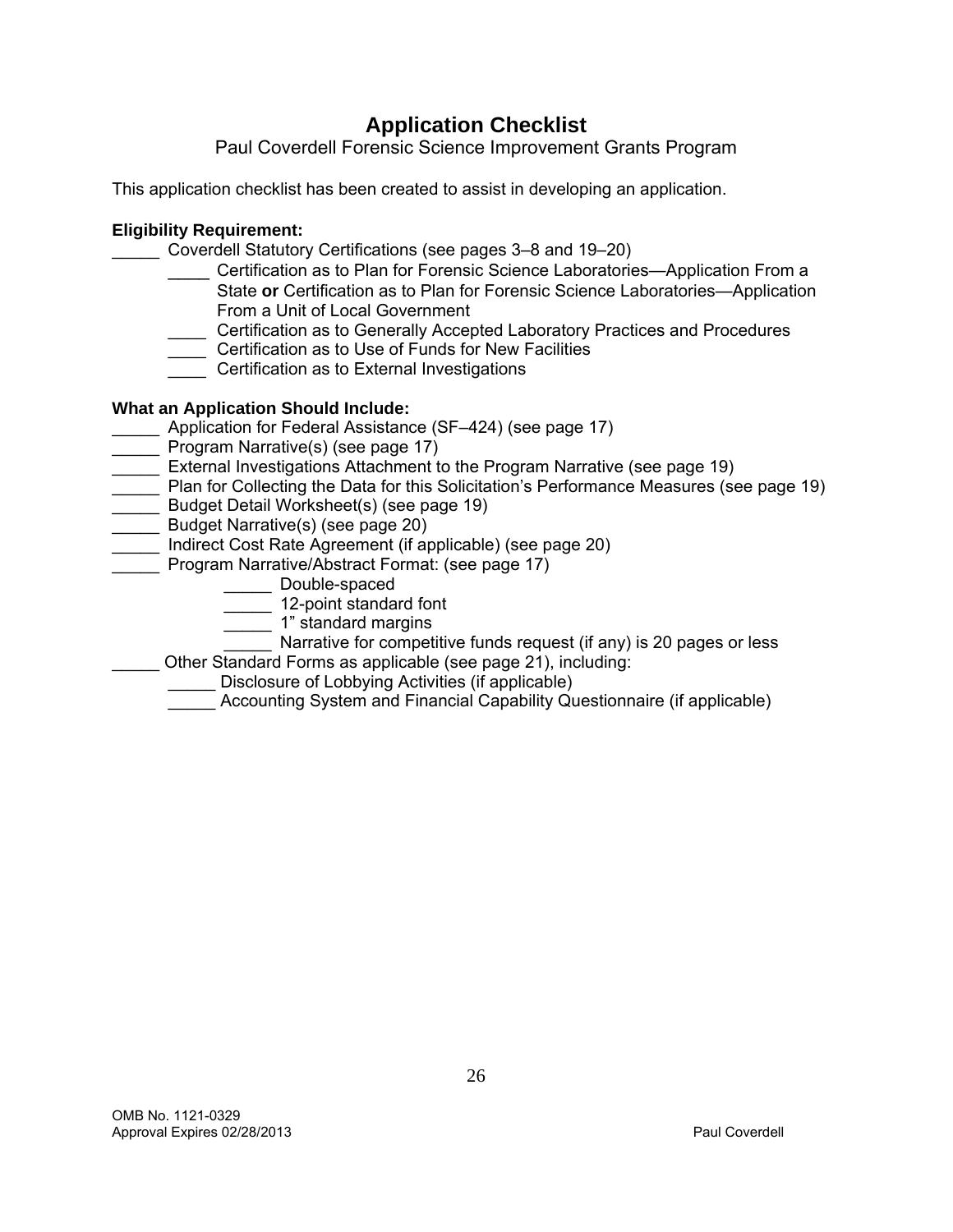# **Appendix 1. Estimated Amount of FY 2011 Base Funds, by State.[5](#page-26-0)**

**Note: If the amount a State would otherwise receive as its total Coverdell grant award, including both base funds and any competitive award, is less than the minimum grant amount set by the Coverdell law, the total Coverdell grant award will be increased to the minimum grant amount. See "Available Funding" under "Program-Specific Information" (pages 9-10) for additional details.** 

| Alabama              | \$291,037   | Nevada                                                   | \$163,400   |
|----------------------|-------------|----------------------------------------------------------|-------------|
| Alaska               | \$47,522    | <b>New Hampshire</b>                                     | \$88,729    |
| Arizona              | \$410,842   | New Jersey                                               | \$537,368   |
| Arkansas             | \$179,080   | <b>New Mexico</b>                                        | \$136,350   |
| California           | \$2,293,178 | New York                                                 | \$1,204,704 |
| Colorado             | \$313,537   | North Carolina                                           | \$582,047   |
| Connecticut          | \$217,028   | North Dakota                                             | \$43,829    |
| Delaware             | \$59,763    | Ohio                                                     | \$709,621   |
| District of Columbia | \$40,933    | Oklahoma                                                 | \$229,182   |
| Florida              | \$1,149,342 | Oregon                                                   | \$237,248   |
| Georgia              | \$609,705   | Pennsylvania                                             | \$777,350   |
| Hawaii               | \$87,157    | Rhode Island                                             | \$70,852    |
| Idaho                | \$104,568   | South Carolina                                           | \$282,871   |
| <b>Illinois</b>      | \$796,526   | South Dakota                                             | \$54,977    |
| Indiana              | \$396,607   | Tennessee                                                | \$390,012   |
| lowa                 | \$186,023   | Texas                                                    | \$1,551,494 |
| Kansas               | \$174,827   | Utah                                                     | \$174,189   |
| Kentucky             | \$267,025   | Vermont                                                  | \$41,727    |
| Louisiana            | \$278,715   | Virginia                                                 | \$489,329   |
| Maine                | \$88,019    | Washington                                               | \$415,123   |
| Maryland             | \$353,040   | West Virginia                                            | \$122,381   |
| Massachusetts        | \$408,052   | Wisconsin                                                | \$348,809   |
| Michigan             | \$611,113   | Wyoming                                                  | \$36,713    |
| Minnesota            | \$325,544   | American Samoa/<br>Northern Mariana Islands <sup>6</sup> | \$7,595     |
| Mississippi          | \$182,171   | Guam*                                                    | \$12,287    |
| Missouri             | \$369,929   | Puerto Rico                                              | \$233,333   |
| Montana              | \$65,709    | Virgin Islands                                           | \$7,352     |
| Nebraska             | \$121,413   |                                                          |             |

<span id="page-26-0"></span> $^5$  Under the provisions of the Coverdell law, several factors (including the number of eligible State applicants) affect "base" amounts. Additionally, as noted in the text, as of the posting date of this solicitation, the amount (if any) that will be made available for the Coverdell program for FY 2011 is not yet known. **All awards are subject to the availability of appropriated funds.**

 $\overline{a}$ 

<span id="page-26-1"></span><sup>&</sup>lt;sup>6</sup> The Coverdell law includes specific provisions with respect to allocations to American Samoa and the Commonwealth of the Northern Mariana Islands. Please contact NIJ for additional information on this allocation.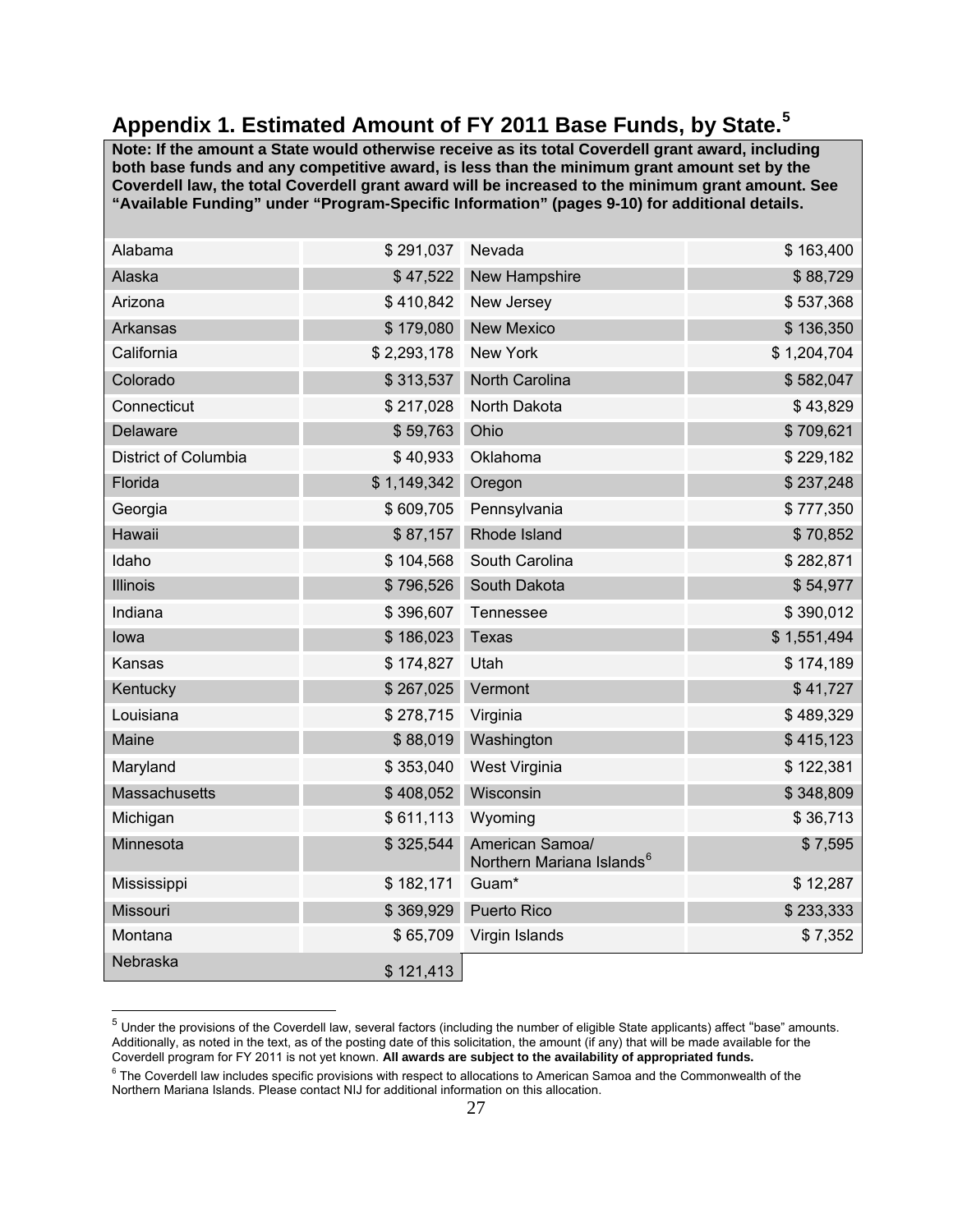# **Appendix 2. Templates for Coverdell Statutory Certifications**

(**Instructions:** Scan signed certifications and submit image files electronically through GMS.)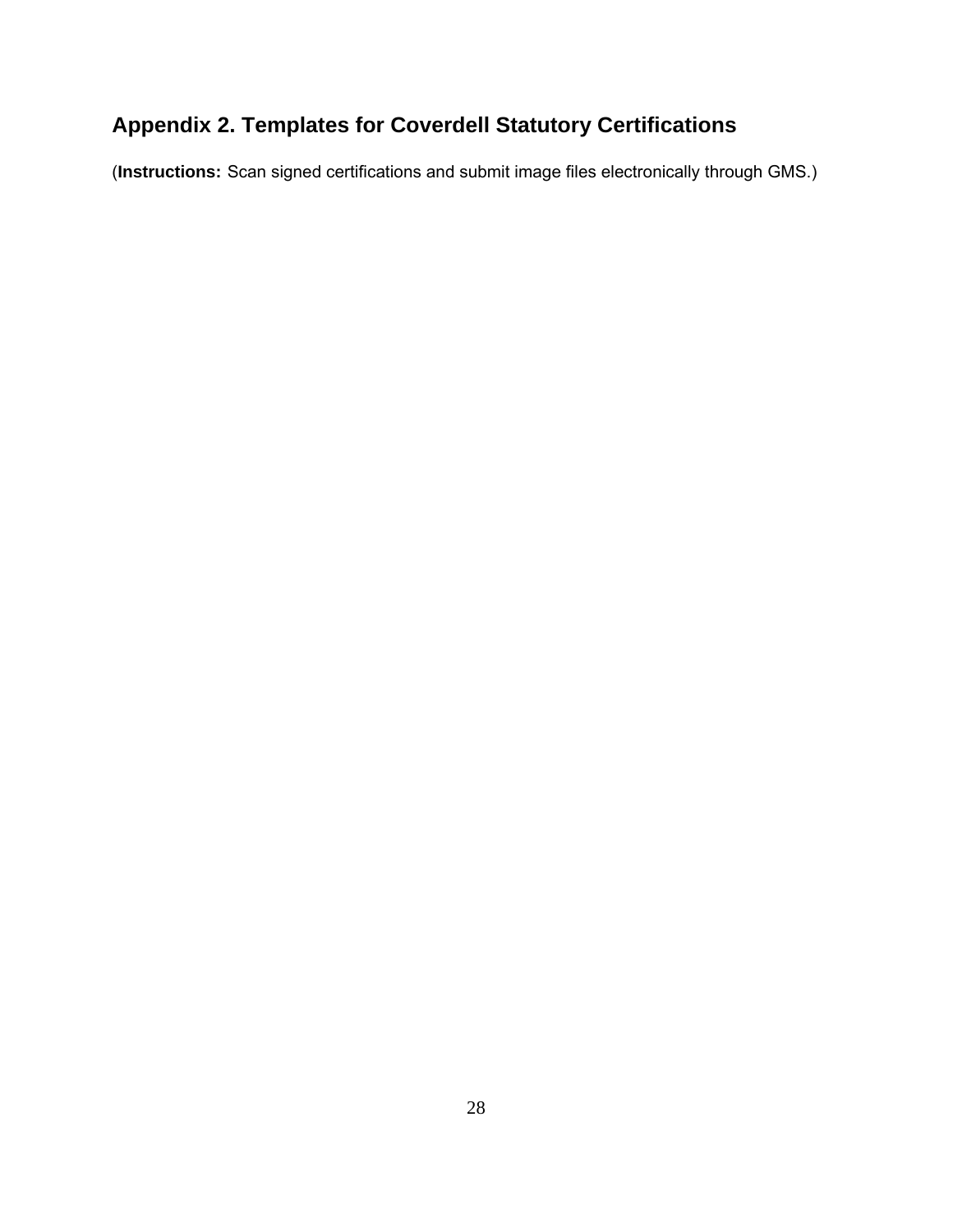#### **FY 2011 Coverdell Forensic Science Improvement Grants Program**

Certification as to Plan for Forensic Science Laboratories— Application from a **State** 

On behalf of the applicant agency named below, I certify the following to the National Institute of Justice, Office of Justice Programs, U.S. Department of Justice:

The State has developed a plan for forensic science laboratories under a program intended to improve the quality and timeliness of forensic science or medical examiner services in the State, including such services provided by the laboratories operated by the State and those operated by units of local government within the State.

I acknowledge that a false statement in this certification or in the grant application that it supports may be subject to criminal prosecution, including under 18 U.S.C. § 1001 and 42 U.S.C. § 3795a. I also acknowledge that Office of Justice Programs grants, including certifications provided in connection with such grants, are subject to review by the Office of Justice Programs and/or by the Department of Justice's Office of the Inspector General.

I have authority to make this certification on behalf of the applicant agency (that is, the agency applying directly to the National Institute of Justice).

Signature of Certifying Official

Printed Name of Certifying Official

\_\_\_\_\_\_\_\_\_\_\_\_\_\_\_\_\_\_\_\_\_\_\_\_\_\_\_\_\_\_\_\_\_\_\_\_\_\_\_\_\_\_\_ Title of Certifying Official

 $\overline{\phantom{a}}$  , which is a set of the set of the set of the set of the set of the set of the set of the set of the set of the set of the set of the set of the set of the set of the set of the set of the set of the set of th

\_\_\_\_\_\_\_\_\_\_\_\_\_\_\_\_\_\_\_\_\_\_\_\_\_\_\_\_\_\_\_\_\_\_\_\_\_\_\_\_\_\_\_ Name of Applicant Agency (Including Name of State)

\_\_\_\_\_\_\_\_\_\_\_\_\_\_\_\_\_\_\_\_\_\_\_\_\_\_\_\_\_\_\_\_\_\_\_\_\_\_\_\_\_\_\_

\_\_\_\_\_\_\_\_\_\_\_\_\_\_\_\_\_\_\_\_\_\_\_\_\_\_\_\_\_\_\_\_\_\_\_\_\_\_\_\_\_\_\_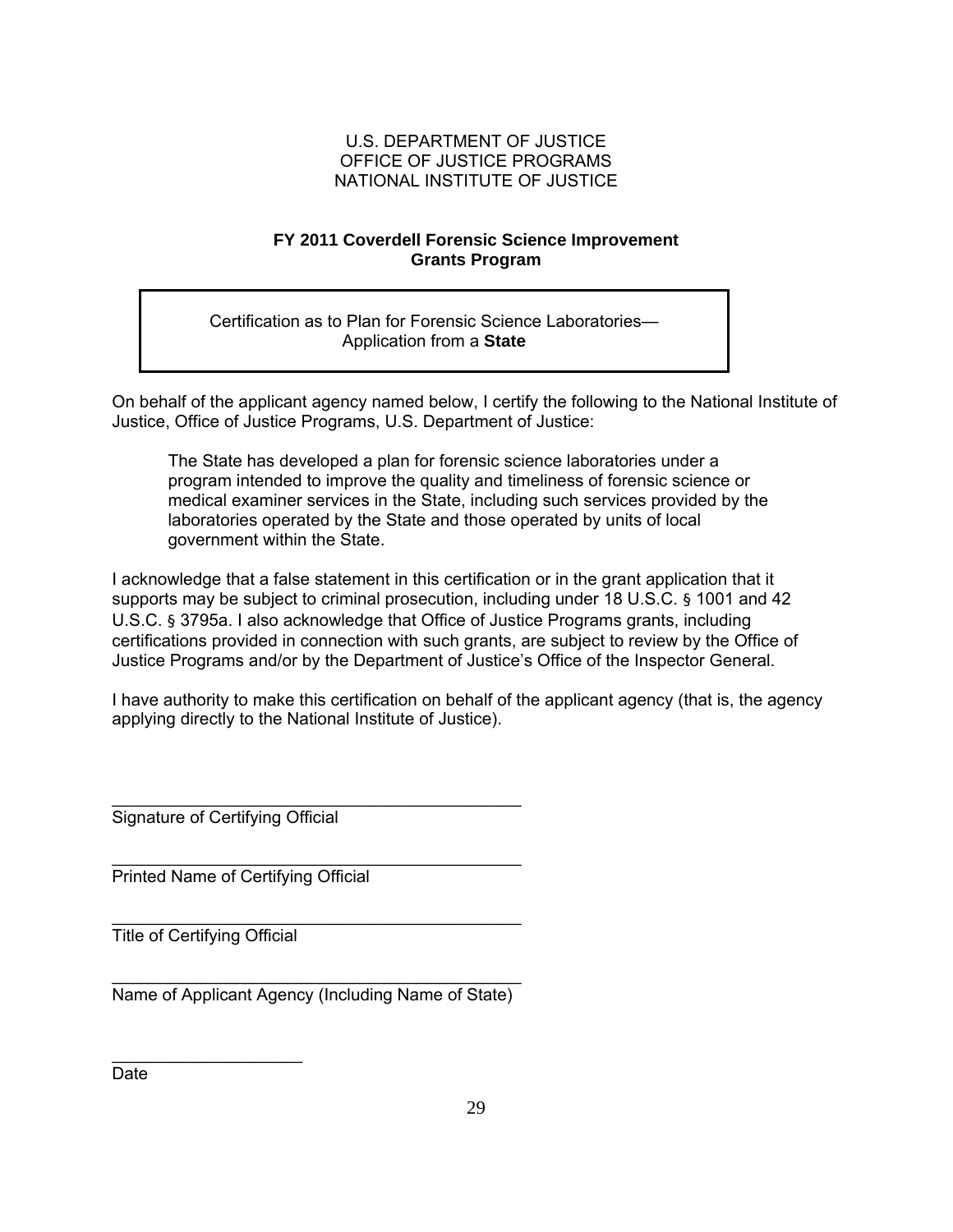#### **FY 2011 Coverdell Forensic Science Improvement Grants Program**

Certification as to Plan for Forensic Science Laboratories— Application from a **Unit of Local Government**

On behalf of the applicant agency named below, I certify the following to the National Institute of Justice, Office of Justice Programs, U.S. Department of Justice:

This unit of local government has developed a plan for forensic science laboratories under a program intended to improve the quality and timeliness of forensic science or medical examiner services provided by the laboratories operated by the applicant unit of local government and any other governmentoperated laboratories within the State that will receive a portion of the grant amount.

I acknowledge that a false statement in this certification or in the grant application that it supports may be subject to criminal prosecution, including under 18 U.S.C. § 1001 and 42 U.S.C. § 3795a. I also acknowledge that Office of Justice Programs grants, including certifications provided in connection with such grants, are subject to review by the Office of Justice Programs and/or by the Department of Justice's Office of the Inspector General.

I have authority to make this certification on behalf of the applicant agency (that is, the agency applying directly to the National Institute of Justice).

Signature of Certifying Official

Printed Name of Certifying Official

\_\_\_\_\_\_\_\_\_\_\_\_\_\_\_\_\_\_\_\_\_\_\_\_\_\_\_\_\_\_\_\_\_\_\_\_\_\_\_\_\_\_\_ Title of Certifying Official

 $\overline{\phantom{a}}$  , which is a set of the set of the set of the set of the set of the set of the set of the set of the set of the set of the set of the set of the set of the set of the set of the set of the set of the set of th

\_\_\_\_\_\_\_\_\_\_\_\_\_\_\_\_\_\_\_\_\_\_\_\_\_\_\_\_\_\_\_\_\_\_\_\_\_\_\_\_\_\_\_ Name of Applicant Agency (Including Name of Unit of Local Government)

\_\_\_\_\_\_\_\_\_\_\_\_\_\_\_\_\_\_\_\_\_\_\_\_\_\_\_\_\_\_\_\_\_\_\_\_\_\_\_\_

\_\_\_\_\_\_\_\_\_\_\_\_\_\_\_\_\_\_\_\_\_\_\_\_\_\_\_\_\_\_\_\_\_\_\_\_\_\_\_\_\_\_\_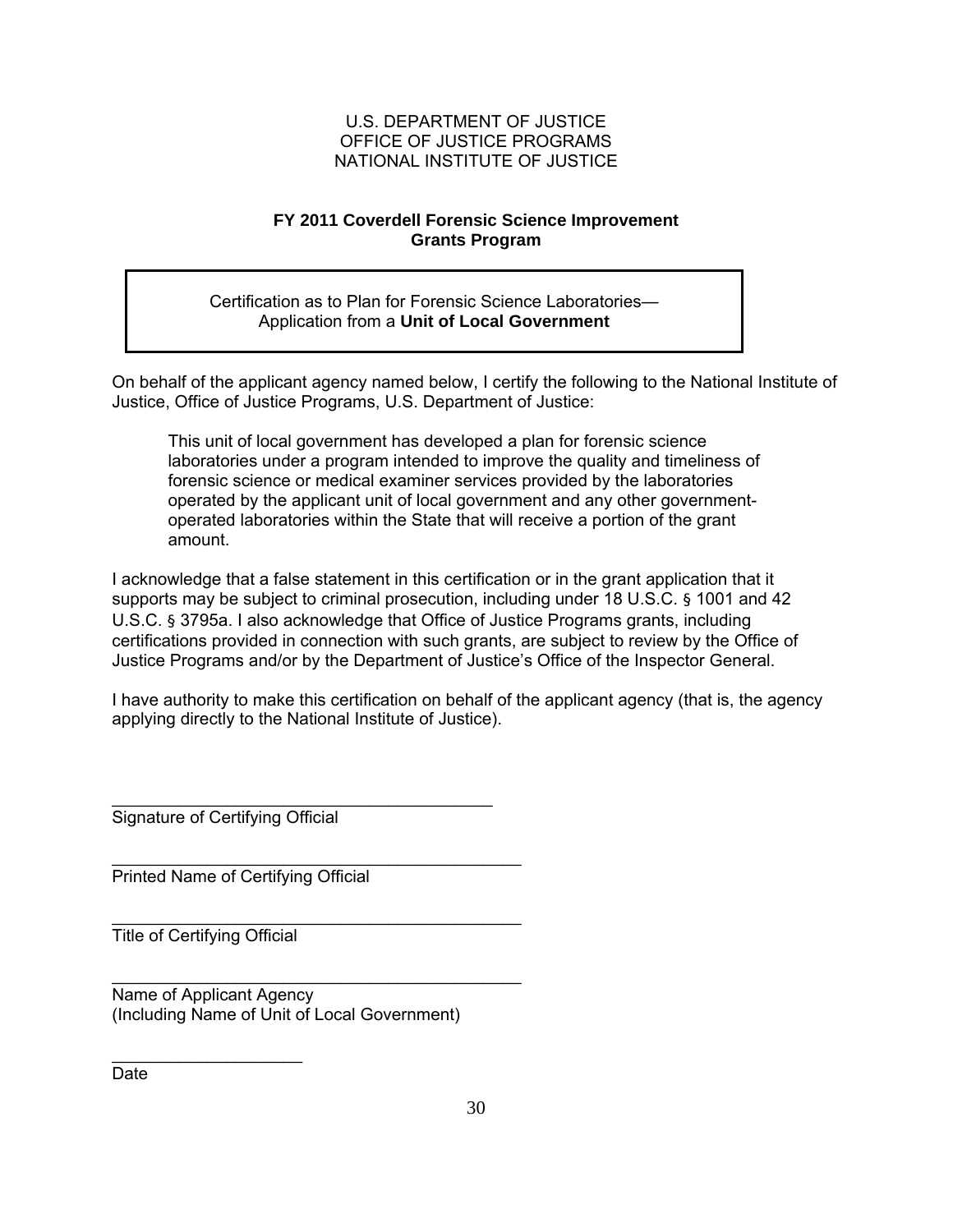#### **FY 2011 Coverdell Forensic Science Improvement Grants Program**

Certification as to Generally Accepted Laboratory Practices and Procedures

On behalf of the applicant agency named below, I certify the following to the National Institute of Justice, Office of Justice Programs, U.S. Department of Justice:

Any forensic science laboratory system, medical examiner's office, or coroner's office in the State, including any laboratory operated by a unit of local government within the State, that will receive any portion of the grant amount uses generally accepted laboratory practices and procedures, established by accrediting organizations or appropriate certifying bodies.

I acknowledge that a false statement in this certification or in the grant application that it supports may be subject to criminal prosecution, including under 18 U.S.C. § 1001 and 42 U.S.C. § 3795a. I also acknowledge that Office of Justice Programs grants, including certifications provided in connection with such grants, are subject to review by the Office of Justice Programs and/or by the Department of Justice's Office of the Inspector General.

I have authority to make this certification on behalf of the applicant agency (that is, the agency applying directly to the National Institute of Justice).

\_\_\_\_\_\_\_\_\_\_\_\_\_\_\_\_\_\_\_\_\_\_\_\_\_\_\_\_\_\_\_\_\_\_\_\_\_\_\_\_\_\_\_ Signature of Certifying Official

\_\_\_\_\_\_\_\_\_\_\_\_\_\_\_\_\_\_\_\_\_\_\_\_\_\_\_\_\_\_\_\_\_\_\_\_\_\_\_\_\_\_\_ Printed Name of Certifying Official

\_\_\_\_\_\_\_\_\_\_\_\_\_\_\_\_\_\_\_\_\_\_\_\_\_\_\_\_\_\_\_\_\_\_\_\_\_\_\_\_\_\_\_ Title of Certifying Official

 $\overline{\phantom{a}}$  , which is a set of the set of the set of the set of the set of the set of the set of the set of the set of the set of the set of the set of the set of the set of the set of the set of the set of the set of th

| Name of Applicant Agency                              |
|-------------------------------------------------------|
| (Including Name of State or Unit of Local Government) |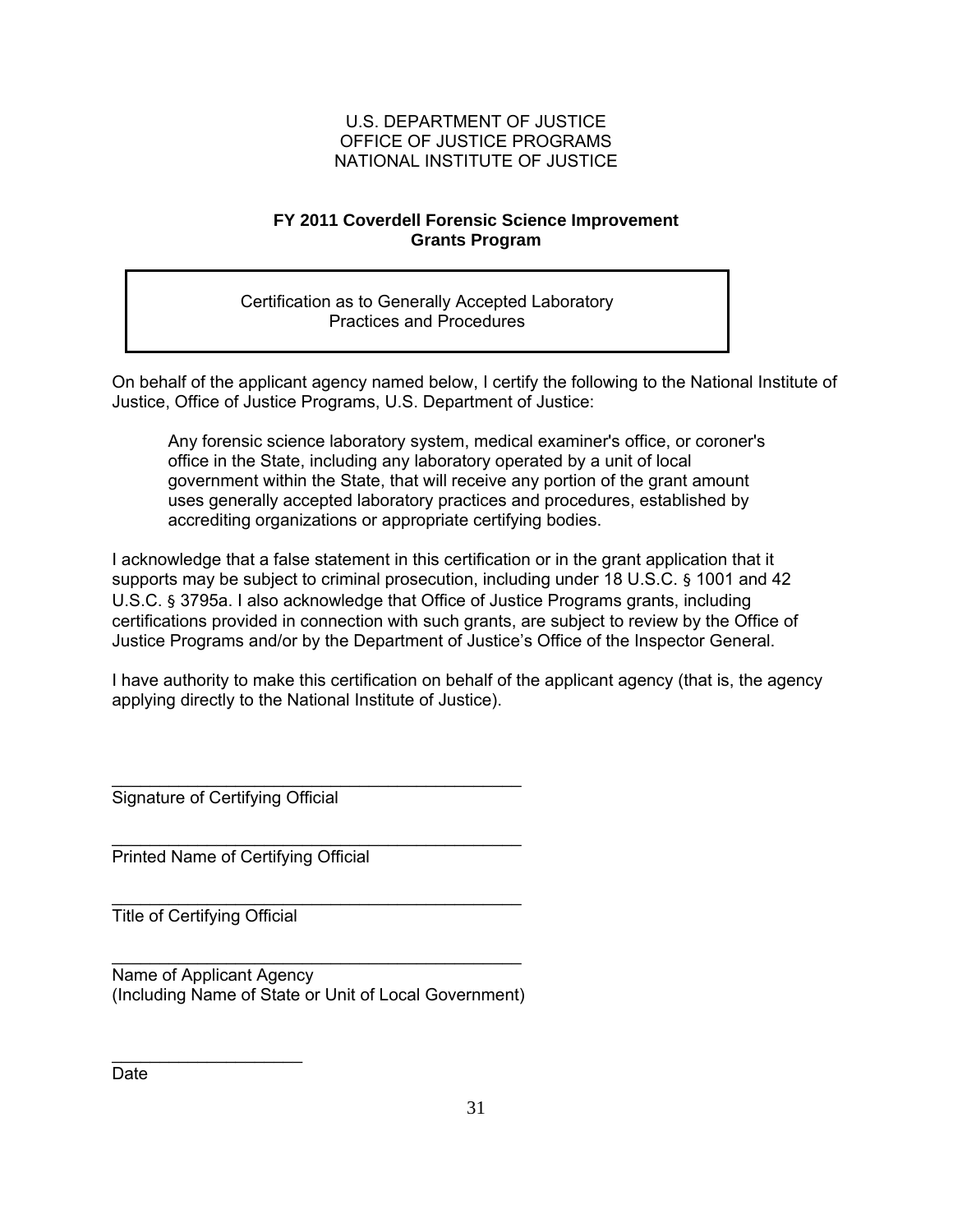#### **FY 2011 Coverdell Forensic Science Improvement Grants Program**

Certification as to Use of Funds for New Facilities

On behalf of the applicant agency named below, I certify the following to the National Institute of Justice, Office of Justice Programs, U.S. Department of Justice:

The amount of the grant (if any) used for the costs of any new facility or facilities to be constructed as part of a program to improve the quality and timeliness of forensic science and medical examiner services will not exceed the limitations set forth at 42 U.S.C. § 3797m(c) and summarized in the FY 2011 Coverdell Forensic Science Improvement Grants Program Announcement.

I acknowledge that a false statement in this certification or in the grant application that it supports may be subject to criminal prosecution, including under 18 U.S.C. § 1001 and 42 U.S.C. § 3795a. I also acknowledge that Office of Justice Programs grants, including certifications provided in connection with such grants, are subject to review by the Office of Justice Programs and/or by the Department of Justice's Office of the Inspector General.

I have authority to make this certification on behalf of the applicant agency (that is, the agency applying directly to the National Institute of Justice).

\_\_\_\_\_\_\_\_\_\_\_\_\_\_\_\_\_\_\_\_\_\_\_\_\_\_\_\_\_\_\_\_\_\_\_\_\_\_\_\_\_\_\_ Signature of Certifying Official

\_\_\_\_\_\_\_\_\_\_\_\_\_\_\_\_\_\_\_\_\_\_\_\_\_\_\_\_\_\_\_\_\_\_\_\_\_\_\_\_\_\_\_ Printed Name of Certifying Official

Title of Certifying Official

 $\overline{\phantom{a}}$  , which is a set of the set of the set of the set of the set of the set of the set of the set of the set of the set of the set of the set of the set of the set of the set of the set of the set of the set of th

\_\_\_\_\_\_\_\_\_\_\_\_\_\_\_\_\_\_\_\_\_\_\_\_\_\_\_\_\_\_\_\_\_\_\_\_\_\_\_\_\_\_\_ Name of Applicant Agency (Including Name of State or Unit of Local Government)

\_\_\_\_\_\_\_\_\_\_\_\_\_\_\_\_\_\_\_\_\_\_\_\_\_\_\_\_\_\_\_\_\_\_\_\_\_\_\_\_\_\_\_

Date<sub>.</sub>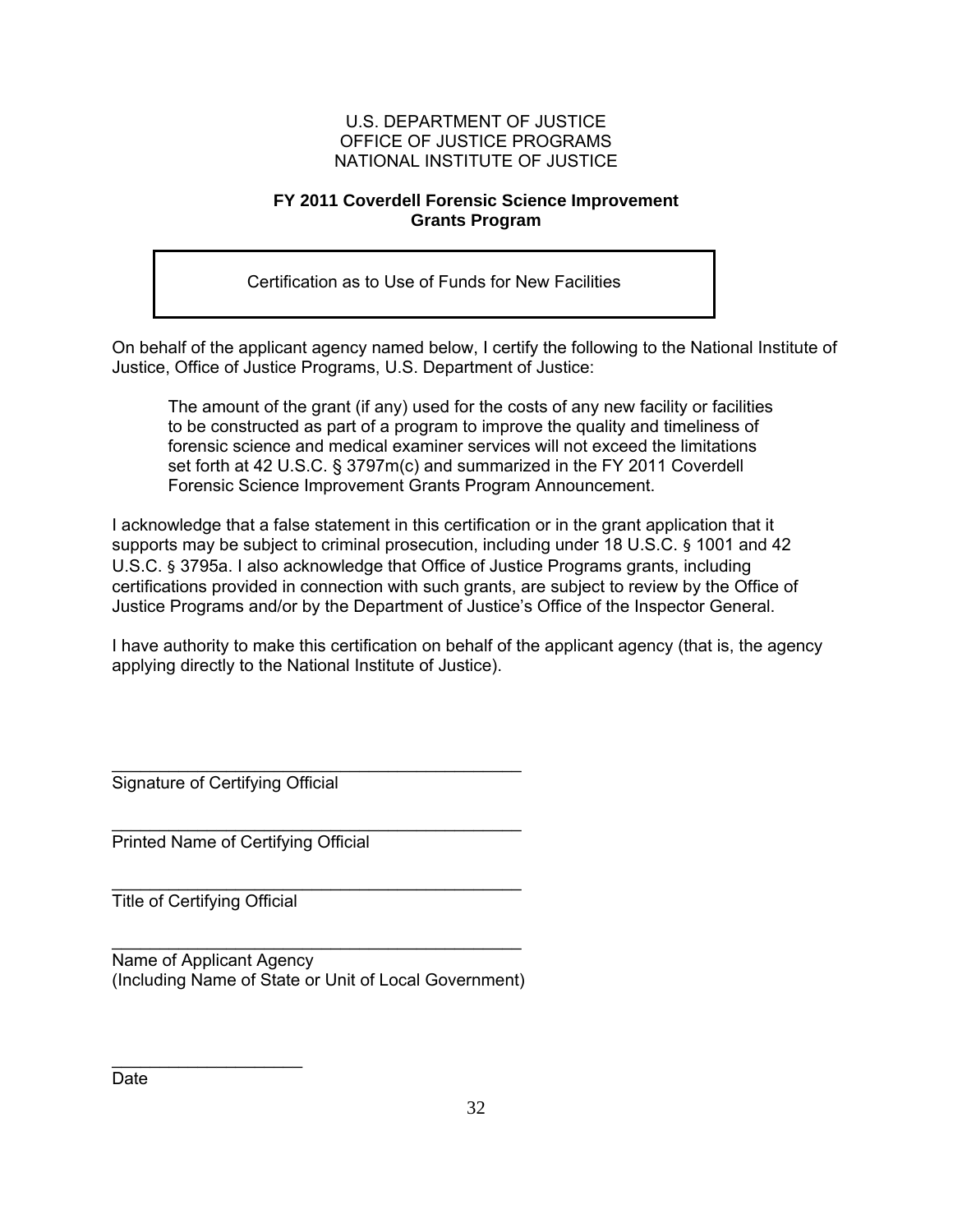#### **FY 2011 Coverdell Forensic Science Improvement Grants Program**

Certification as to External Investigations

On behalf of the applicant agency named below, I certify the following to the National Institute of Justice, Office of Justice Programs, U.S. Department of Justice:

A government entity exists and an appropriate process is in place to conduct independent external investigations into allegations of serious negligence or misconduct substantially affecting the integrity of the forensic results committed by employees or contractors of any forensic laboratory system, medical examiner's office, coroner's office, law enforcement storage facility, or medical facility in the State that will receive a portion of the grant amount.

I personally read and reviewed the section entitled "Eligibility" in the Fiscal Year 2011 program announcement for the Coverdell Forensic Science Improvement Grants Program. I acknowledge that a false statement in this certification or in the grant application that it supports may be subject to criminal prosecution, including under 18 U.S.C. § 1001 and 42 U.S.C. § 3795a. I also acknowledge that Office of Justice Programs grants, including certifications provided in connection with such grants, are subject to review by the Office of Justice Programs and/or by the Department of Justice's Office of the Inspector General.

I have authority to make this certification on behalf of the applicant agency (that is, the agency applying directly to the National Institute of Justice).

 $\frac{1}{2}$  ,  $\frac{1}{2}$  ,  $\frac{1}{2}$  ,  $\frac{1}{2}$  ,  $\frac{1}{2}$  ,  $\frac{1}{2}$  ,  $\frac{1}{2}$  ,  $\frac{1}{2}$  ,  $\frac{1}{2}$  ,  $\frac{1}{2}$  ,  $\frac{1}{2}$  ,  $\frac{1}{2}$  ,  $\frac{1}{2}$  ,  $\frac{1}{2}$  ,  $\frac{1}{2}$  ,  $\frac{1}{2}$  ,  $\frac{1}{2}$  ,  $\frac{1}{2}$  ,  $\frac{1$ Signature of Certifying Official

\_\_\_\_\_\_\_\_\_\_\_\_\_\_\_\_\_\_\_\_\_\_\_\_\_\_\_\_\_\_\_\_\_\_\_\_\_\_\_\_\_\_\_ Printed Name of Certifying Official

\_\_\_\_\_\_\_\_\_\_\_\_\_\_\_\_\_\_\_\_\_\_\_\_\_\_\_\_\_\_\_\_\_\_\_\_\_\_\_\_\_\_\_ Title of Certifying Official

 $\overline{\phantom{a}}$  . The set of the set of the set of the set of the set of the set of the set of the set of the set of the set of the set of the set of the set of the set of the set of the set of the set of the set of the set o

\_\_\_\_\_\_\_\_\_\_\_\_\_\_\_\_\_\_\_\_\_\_\_\_\_\_\_\_\_\_\_\_\_\_\_\_\_\_\_\_\_\_\_ Name of Applicant Agency (Including Name of State or Unit of Local Government)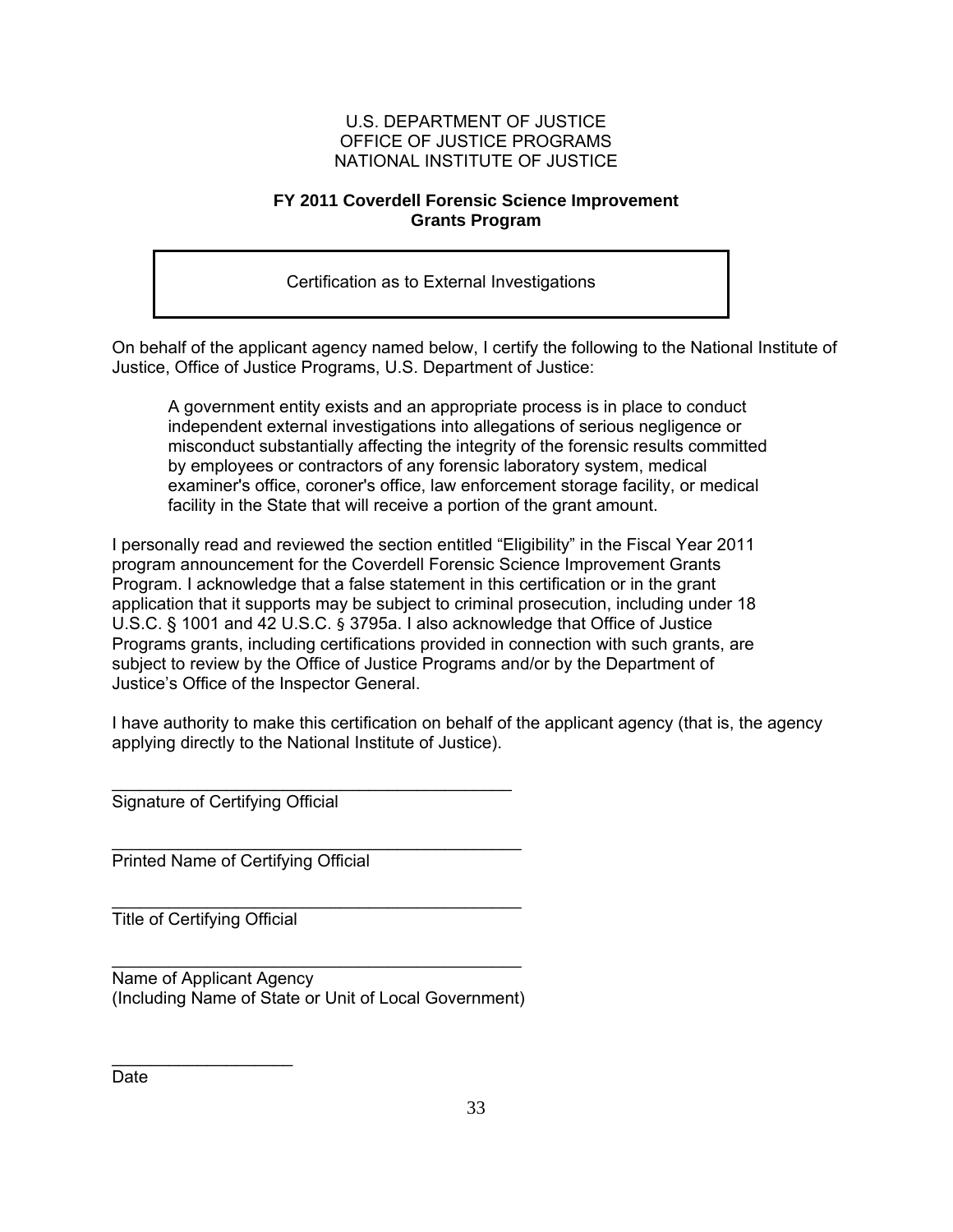# **Appendix 3. Template for "External Investigations" Attachment**

(**Instructions:** Scan the completed document and submit image file electronically through GMS.)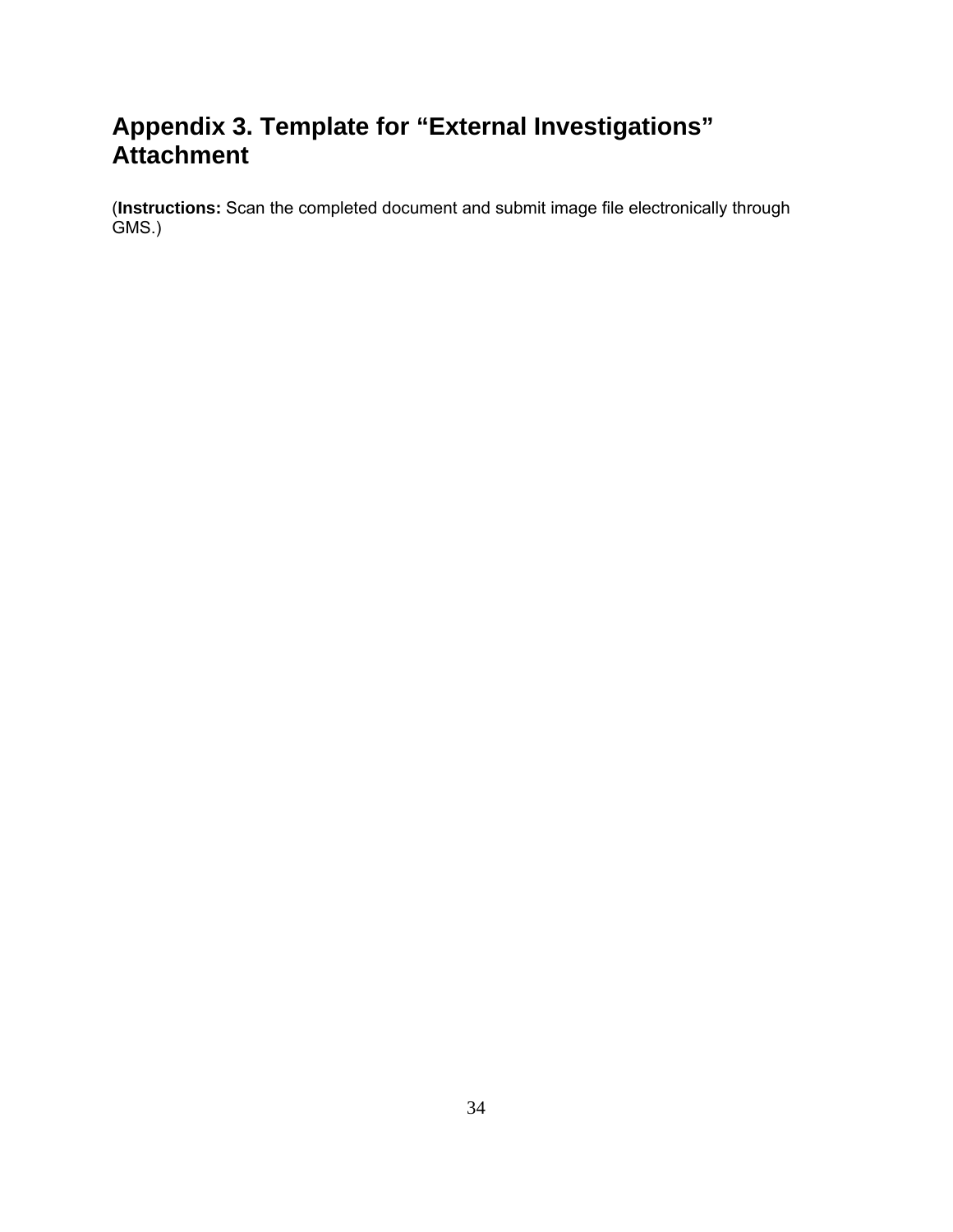### **FY 2011 Coverdell Forensic Science Improvement Grants Program**

### **Attachment: External Investigations**

The "Certification as to External Investigations" that is submitted on behalf of the applicant agency as part of this application certifies that—

A government entity exists and an appropriate process is in place to conduct independent external investigations into allegations of serious negligence or misconduct substantially affecting the integrity of the forensic results committed by employees or contractors of any forensic laboratory system, medical examiner's office, coroner's office, law enforcement storage facility, or medical facility in the state that will receive a portion of the grant amount.

Prior to receiving funds, the applicant agency (that is, the agency applying directing to the National Institute of Justice) must provide—for each forensic laboratory system, medical examiner's office, coroner's office, law enforcement storage facility, or medical facility that will receive a portion of the grant amount—the name of the "government entity" (or entities) that forms the basis for the certification. Please use the template below to provide this information. (Applicants may adapt this template if necessary, but should ensure that the adapted document provides all required information.)

**IMPORTANT NOTE**: If necessary for accuracy, list more than one entity with respect to each intended recipient of a portion of the grant amount. For example, if no single entity has an appropriate process in place with respect to allegations of serious negligence as well as serious misconduct, it will be necessary to list more than one entity. Similarly, if no single entity has an appropriate process in place with respect to allegations concerning contractors as well as employees, it will be necessary to list more than one entity.

Additional guidance regarding the "Certification as to External Investigations" appears in the "Eligibility" section of the program announcement for the FY 2011 Coverdell program.

----------------------------------------------------------------------------------------------------------------------------------------- **Name of Applicant Agency (including Name of State or Unit of Local Government):** 

**Date:** \_\_\_\_\_\_\_\_\_\_\_\_\_\_\_\_\_\_\_\_\_\_\_\_\_\_\_\_\_\_\_\_\_\_\_

**Name of any forensic laboratory system, medical examiner's office, coroner's office, law enforcement storage facility, or medical facility that will receive a portion of the grant amount** 

**\_\_\_\_\_\_\_\_\_\_\_\_\_\_\_\_\_\_\_\_\_\_\_\_\_\_\_\_\_\_\_\_\_\_\_\_\_\_**

**Existing government entity (entities) with an appropriate process in place to conduct independent external investigations** 

 $\mathcal{L}_\mathcal{L}$  , which is a set of the set of the set of the set of the set of the set of the set of the set of the set of the set of the set of the set of the set of the set of the set of the set of the set of the set of

\_\_\_\_\_\_\_\_\_\_\_\_\_\_\_\_\_\_\_\_\_\_\_\_\_\_\_\_\_

\_\_\_\_\_\_\_\_\_\_\_\_\_\_\_\_\_\_\_\_\_\_\_\_\_\_\_\_\_

\_\_\_\_\_\_\_\_\_\_\_\_\_\_\_\_\_\_\_\_\_\_\_\_\_\_\_\_\_

 $2.$ 

 $1.$